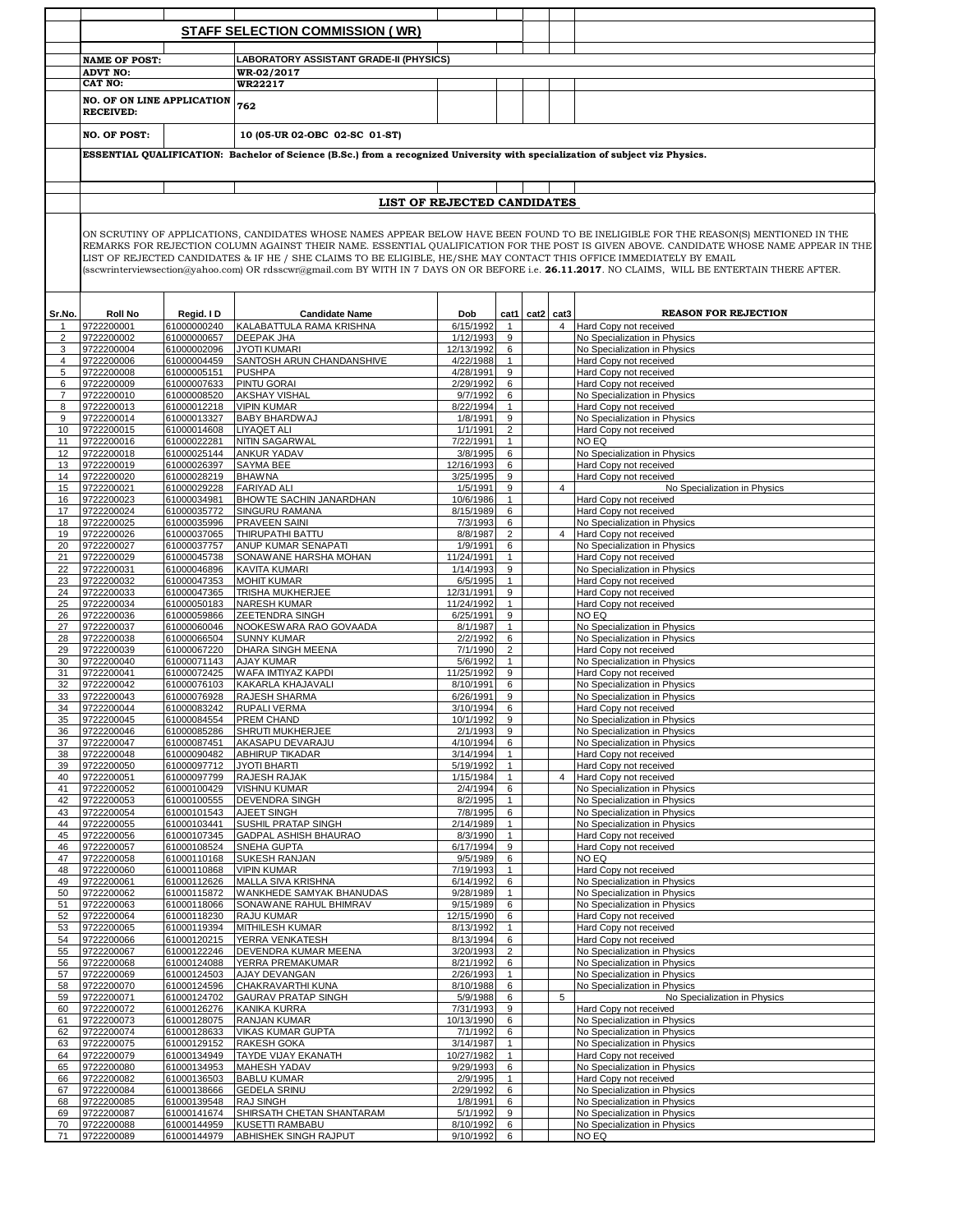| 72         | 9722200090               | 61000145233 LAXMI PAL      |                                         | 12/29/1994             | 9                   |   |                | Hard Copy not received                                 |
|------------|--------------------------|----------------------------|-----------------------------------------|------------------------|---------------------|---|----------------|--------------------------------------------------------|
| 73         | 9722200091               | 61000149246                | <b>RAKESH</b>                           | 11/10/1991             | 6                   |   |                | No Specialization in Physics                           |
| 74         | 9722200092               | 61000150139                | <b>ASHUTOSH KUMAR</b>                   | 1/10/1994              | 9                   |   |                | No Specialization in Physics                           |
| 75         | 9722200094               | 61000150981                | <b>VINIT MISHRA</b>                     | 2/3/1994               | 9                   |   |                | Hard Copy not received                                 |
| 76         | 9722200095               | 61000153435                | <b>VIKASH KUMAR</b>                     | 1/20/1996              | $\mathbf{1}$        |   |                | Hard Copy not received                                 |
| 77         | 9722200096               | 61000153562                | SHASHANK SINGH                          | 5/1/1991               | $\mathbf{1}$        |   |                | No Specialization in Physics                           |
| 78         | 9722200097               | 61000154619                | MUDUMBA H H S AYYAPPACHARYULU           | 5/9/1992               | 9                   |   |                | NO EQ                                                  |
| 79         | 9722200098               | 61000155179                | <b>GAURAV RAJ</b>                       | 9/23/1988              | $\mathbf{1}$        |   |                | NO EQ                                                  |
| 80         | 9722200099               | 61000156744                | <b>SHIV KUMAR</b>                       | 1/20/1990              | 6                   |   |                | No Specialization in Physics                           |
| 81         | 9722200100               | 61000156935                | MD AFROZ ALAM                           | 12/15/1993             | 9                   |   |                | No Specialization in Physics                           |
| 82         | 9722200101               | 61000156998                | TUPE PANKAJ SIDDHARTH                   | 3/30/1989              | 1                   |   |                | NO Specialization in Physics                           |
| 83         | 9722200102               | 61000160237                | PUJA BHARDWAJ                           | 6/24/1994              | 9                   |   |                | No Specialization in Physics                           |
| 84         | 9722200104               | 61000161427                | ANUSHA ANDREWS                          | 10/10/1987             | 6                   |   |                | Hard Copy not received                                 |
| 85         | 9722200105               | 61000161651                | RATHOD RAHUL RAJENDRA                   | 4/12/1993              | 6                   |   |                | No Specialization in Physics                           |
| 86         | 9722200106               | 61000162655                | GANDETI VENKATARAMANA                   | 7/5/1991               | 6                   |   |                | No Specialization in Physics                           |
| 87         | 9722200108               |                            | MEDISETTY VENKATESH                     | 6/3/1995               | 9                   |   |                | No Specialization in Physics                           |
|            | 9722200109               | 61000165202                |                                         |                        | $\overline{2}$      |   |                |                                                        |
| 88         |                          | 61000166077                | PAPPALA S KUMAR REDDY                   | 3/8/1990               |                     |   |                | Hard Copy not received                                 |
| 89         | 9722200110               | 61000166807                | PANKAJ KUMAR                            | 12/14/1988             | $\mathbf{1}$        |   |                | No Specialization in Physics                           |
| 90         | 9722200111               | 61000170921                | MORE ABHIJIT RAJABHAU                   | 6/19/1992              | 9                   |   |                | No Specialization in Physics                           |
| 91         | 9722200112               | 61000171243                | <b>ROMIL SHARMA</b>                     | 11/26/1993             | 9                   |   | $\overline{4}$ | No Specialization in Physics                           |
| 92         | 9722200113               | 61000171742                | KATTULA BHIMA RAJU                      | 5/27/1993              | $\mathbf{1}$        |   |                | Hard Copy not received                                 |
| 93         | 9722200114               | 61000172569                | SARDAR DEEPAK SINGH                     | 5/8/1991               | 6                   |   |                | No Specialization in Physics                           |
| 94         | 9722200115               | 61000174333                | YELLAPU RAJU                            | 6/12/1990              | 6                   |   |                | No Specialization in Physics                           |
| 95         | 9722200116               | 61000175096                | <b>AJAY KUMAR DIDAL</b>                 | 1/8/1995               | 6                   |   |                | No Specialization in Physics                           |
| 96         | 9722200117               | 61000175760                | MADHUSREE BARICK                        | 3/22/1991              | 9                   |   |                | No Specialization in Physics                           |
| 97         | 9722200119               | 61000179370                | BHAPKAR SHIVANJALI BHIMARAO             | 2/28/1994              | 9                   |   |                | Hard Copy not received                                 |
| 98         | 9722200120               | 61000182726                | CHOPPA VARALAKSHMI                      | 7/15/1991              | 6                   |   |                | No Specialization in Physics                           |
| 99         | 9722200121               | 61000187581                | <b>VEMPATAPU RAMAGOPAL</b>              | 7/1/1994               | 6                   |   |                | No Specialization in Physics                           |
| 100        | 9722200122               | 61000187657                | ANURAG AHIRWAR                          | 8/5/1992               | 1                   |   |                | NO EQ                                                  |
| 101        | 9722200123               | 61000193094                | AKASH PRAKASH LEWALKAR                  | 3/24/1992              | 6                   |   |                | No Specialization in Physics                           |
| 102        | 9722200124               | 61000195332                | BHAISARE BHARAT HIRAMAN                 | 12/16/1987             | $\mathbf{1}$        |   |                | No Specialization in Physics                           |
| 103        | 9722200125               | 61000196895                | KOYILADA N S BHUJANGARAO                | 6/12/1990              | 6                   |   |                | No Specialization in Physics                           |
| 104        | 9722200126               | 61000203772                | VISHWANATH KUMAR                        | 4/21/1988              | 1                   |   |                | Hard Copy not received                                 |
| 105        | 9722200127               | 61000204302                | <b>VINAY KUMAR</b>                      | 6/8/1993               | $\mathbf{1}$        |   |                | No Specialization in Physics                           |
| 106        | 9722200129               | 61000205970                | <b>VIJAY PAL</b>                        | 4/3/1982               | 6                   | 3 |                | No Specialization in Physics                           |
| 107        | 9722200131               | 61000208995                | <b>VINOD KUMAR</b>                      | 6/5/1990               | 6                   |   |                | No Specialization in Physics                           |
| 108        | 9722200133               | 61000210955                | PATIL DIPALI ARUN                       | 2/12/1992              | 1                   |   |                | No Specialization in Physics                           |
| 109        | 9722200136               | 61000213127                | PATNALA KOTESWRA RAO                    | 11/9/1992              | 6                   |   |                | No Specialization in Physics                           |
| 110        | 9722200137               | 61000213749                | <b>ABHISHEK SHARMA</b>                  | 3/16/1991              | 9                   |   |                | NO EQ                                                  |
|            | 9722200138               | 61000215774                |                                         | 5/16/1991              | 9                   |   |                |                                                        |
| 111        |                          |                            | AKSHAY JOSHI                            |                        |                     |   |                | No Specialization in Physics                           |
| 112        | 9722200139               | 61000217382                | <b>BINDIYA BEDI</b>                     | 9/20/1990              | 9                   |   |                | OVER AGE                                               |
| 113        | 9722200140               | 61000217697                | RANJANA JHA                             | 2/10/1991              | 9                   |   |                | Hard Copy not received                                 |
| 114        | 9722200141               | 61000218502                | PREETI SRIVASTAVA                       | 10/7/1991              | 9                   |   |                | No Specialization in Physics                           |
| 115        | 9722200142               | 61000218732                | AJEET KUMAR                             | 4/4/1994               | $\overline{2}$      |   |                | No Specialization in Physics                           |
| 116        | 9722200144               | 61000222396                | <b>PUNEET MALIK</b>                     | 4/15/1994              | 9                   |   |                | No Specialization in Physics                           |
| 117        | 9722200145               | 61000225508                | RAVINDRA KUMAR YADAV                    | 11/30/1993             | 6                   |   |                | No Specialization in Physics                           |
| 118        | 9722200146               | 61000226615                | JAI SHANKAR BAJPAYEE                    | 1/15/1993              | 9                   |   |                | No Specialization in Physics                           |
| 119        | 9722200147               | 61000227236                | VAIBHAV                                 | 4/1/1995               | 9                   |   |                | No Specialization in Physics                           |
| 120        | 9722200148               | 61000234214                | <b>MAHESH KUMAR</b>                     | 1/14/1994              | 6                   |   |                | Hard Copy not received                                 |
| 121        | 9722200149               | 61000236319                | SUBODH ANIL NAGDEVE                     | 10/20/1987             | $\mathbf{1}$        |   |                | NO Specialization in Physics                           |
| 122        | 9722200151               | 61000244155                | THORAT SHASHIKANT TANAJI                | 10/29/1994             | 6                   |   |                | Hard Copy not received                                 |
| 123        | 9722200152               | 61000245162                | WANKHEDE SHAILESH PARMANAND             | 8/21/1989              | $\mathbf{1}$        |   |                | Hard Copy not received                                 |
| 124        | 9722200153               | 61000245460                | BALKHANDE ROHIT WAMANRAO                | 2/20/1993              | 1                   |   |                | No Specialization in Physics                           |
| 125        | 9722200154               | 61000245902                | <b>AKASH YADAV</b>                      | 7/1/1988               | 6                   |   |                | No Specialization in Physics                           |
| 126        | 9722200155               | 61000246841                | <b>SUSHANT KUMAR GUPTA</b>              | 5/26/1992              | 6                   |   |                | No Specialization in Physics                           |
| 127        | 9722200157               | 61000247224                | WASNIK SANDEEP DEEPAK                   | 7/17/1987              | $\mathbf{1}$        |   |                | NO Specialization in Physics                           |
| 128        | 9722200158               | 61000247653                | <b>GULSHAN KUMAR</b>                    | 7/25/1991              | 9                   |   |                | No Specialization in Physics                           |
| 129        | 9722200159               | 61000248417                | <b>AMIT KUMAR</b>                       | 7/11/1992              | 6                   |   |                | No Specialization in Physics                           |
| 130        | 9722200160               | 61000250755                | SUNIL KUMAR MEENA                       | 9/4/1992               | $\overline{2}$      |   |                | Hard Copy not received                                 |
| 131        | 9722200161               | 61000252201                | DEKATE RAVINDRA NAMDEV                  | 3/19/1987              | 9                   |   | $\overline{4}$ | Hard Copy not received                                 |
|            | 132 9722200162           |                            | 61000252933 VIRALKUMAR                  | 6/30/1989              | 6                   |   |                | No Specialization in Physics                           |
|            | 133 9722200164           |                            | 61000258078 BAIREDDI APPALANAIDU        | 3/3/1991               | 6                   |   |                | No Specialization in Physics                           |
| 134        | 9722200165               | 61000259610                | <b>HIMANSHU SAINI</b>                   | 2/11/1992              | 6                   |   |                | Hard Copy not received                                 |
| 135        | 9722200166               | 61000261327                | <b>GAWALI SUNIL PANDURANG</b>           | 2/23/1990              | $\overline{2}$      |   |                | Hard Copy not received                                 |
| 136        | 9722200167               | 61000261860                | D PRASADA RAO SEELABOINA                | 7/27/1990              | 6                   |   |                | No Specialization in Physics                           |
| 137        | 9722200168               | 61000263606                | <b>VIKRAM SINGH MEENA</b>               | 6/29/1990              | $\overline{2}$      |   |                | Hard Copy not received                                 |
| 138        | 9722200169               | 61000264505                | VIRENDRA JAGDISH GAIKWAD                |                        | $\mathbf{1}$        |   |                | No Specialization in Physics                           |
| 139        | 9722200170               | 61000264959                | PATEL BRIJALKUMARI ASHOKBHAI            | 7/19/1987<br>6/9/1994  | $\overline{2}$      |   |                | Hard Copy not received                                 |
| 140        |                          |                            |                                         | 9/4/1987               | $\mathbf{1}$        |   |                |                                                        |
|            | 9722200171               | 61000267496                | POWARE JAYANT DAULAT                    |                        |                     |   |                | No Specialization in Physics                           |
| 141        | 9722200172               | 61000267512                | CHETAN TARACHAND WASNIK                 | 9/7/1988               | $\mathbf{1}$        |   |                | No Specialization in Physics                           |
| 142        | 9722200174               | 61000268781                | AKANKSHA JARERA                         | 9/16/1994              | $\overline{2}$      |   |                | No Specialization in Physics                           |
| 143        | 9722200175               | 61000269693                | DEEPSHIKHA RAO                          | 10/13/1991             | 9                   |   |                | No Specialization in Physics                           |
| 144        | 9722200177               | 61000273220                | <b>HANISHA YADAV</b>                    | 7/26/1992              | 6                   |   |                | No Specialization Physics In BSC                       |
| 145        | 9722200178               | 61000273445                | RATHOD PRIYANKA RAJENDRA                | 9/13/1990              | 6                   |   |                | No Specialization in Physics                           |
| 146        | 9722200179               | 61000278183                | SANTOSH KUMAR MEENA                     | 8/15/1986              | $\overline{2}$      |   |                | No Specialization in Physics                           |
| 147        | 9722200180               | 61000279446                | POLIREDDY NAGESWARA RAO                 | 6/28/1991              | 6                   |   |                | No Specialization in Physics                           |
| 148        | 9722200181               | 61000280665                | CHHAGAN LAL                             | 7/1/1996               | $\overline{2}$      |   |                | NO EQ                                                  |
| 149        | 9722200182               | 61000280785                | JAGDISH PRASAD                          | 6/5/1988               | 6                   |   |                | NO EQ                                                  |
| 150        | 9722200183               | 61000287900                | <b>DEEPAK</b>                           | 12/11/1989             | 6                   |   |                | No Specialization in Physics                           |
| 151        | 9722200184               | 61000294641                | UMAK ASHISH VIJAYRAO                    | 6/15/1989              | 6                   |   |                | NO EQ                                                  |
| 152        | 9722200185               | 61000294751                | PRATIMA SAHOO                           | 3/6/1996               | 6                   |   |                | Hard Copy not received                                 |
| 153        | 9722200187               | 61000297667                | <b>BANOTHU NAVEEN</b>                   | 1/1/1994               | $\overline{2}$      |   |                | Hard Copy not received                                 |
| 154        | 9722200188               | 61000301170                | <b>SURAJ MAL RAIGAR</b>                 | 7/18/1990              | $\mathbf{1}$        |   |                | No Specialization in Physics                           |
|            | 155 9722200190           | 61000303418                | RATHOD VIJAYKUMAR PARSHURAM             | 9/6/1989               | 1                   |   |                | No Specialization in Physics                           |
| 156        |                          | 61000305306                | <b>KAPIL KUMAR</b>                      | 3/4/1993               | 9                   |   |                | No Specialization in Physics                           |
|            |                          |                            |                                         | 7/22/1993              | 9                   |   |                | No Specialization in Physics                           |
|            | 9722200191               |                            |                                         |                        |                     |   |                |                                                        |
| 157        | 9722200192               | 61000306319                | SANTOSHKUMAR POTADAR                    |                        |                     |   |                |                                                        |
| 158        | 9722200193               | 61000306990                | RAIHAN JAMI                             | 2/22/1990              | 6                   |   |                | No Specialization in Physics                           |
| 159        | 9722200194               | 61000309306                | KARALE YOGESH GULABRAO                  | 11/4/1987              | 6                   |   |                | No Specialization in Physics                           |
| 160        | 9722200195               | 61000311331                | SURJEET KUMAR                           | 6/2/1994               | 1                   |   |                | NO EQ                                                  |
| 161        | 9722200197               | 61000313863                | SEEMA KUSHWAHA                          | 1/22/1992              | 6                   |   |                | Hard Copy not received                                 |
| 162        | 9722200198               | 61000314475                | KUNAL MADHUKAR CHAUDHARI                | 11/26/1988             | 6                   |   |                | No Specialization in Physics                           |
| 163        | 9722200199               | 61000318128                | HIMANSHU AWASTHI                        | 8/2/1993               | 9                   |   |                | No Specialization in Physics                           |
| 164        | 9722200200               | 61000319702                | PERAMASETTY HARI KRISHHA                | 5/1/1991               | $\overline{2}$      |   |                | No Specialization in Physics                           |
| 165        | 9722200201               | 61000320676                | DHARMA PAL KUMAR                        | 8/1/1993               | 9                   |   | $\overline{4}$ | No Specialization in Physics                           |
| 166        | 9722200202               | 61000321851                | RATHOD SHANKAR RAMLU                    | 1/9/1991               | $\overline{2}$      |   |                | No Specialization in Physics                           |
| 167        | 9722200203               | 61000325967                | MODALAVALASA TULASI DAS                 | 2/28/1995              | 6                   |   |                | NO EQ                                                  |
| 168<br>169 | 9722200204<br>9722200206 | 61000333683<br>61000342361 | SOUMYAJIT HALDER<br><b>JAGRAM MEENA</b> | 2/13/1992<br>12/1/1994 | 1<br>$\overline{2}$ |   |                | No Specialization in Physics<br>Hard Copy not received |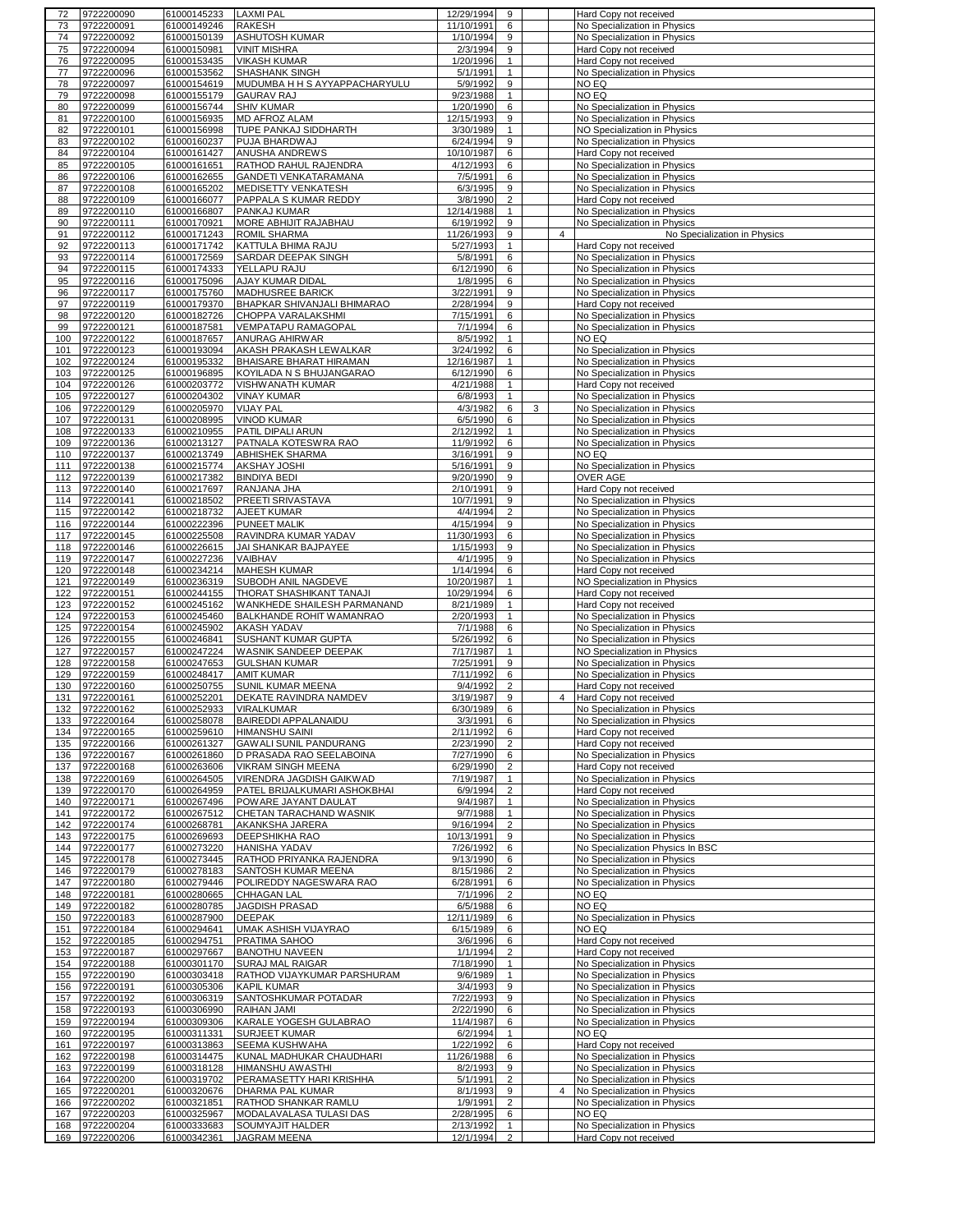| 170 | 9722200207               | 61000345726 | <b>DURGESH MAURYA</b>                                | 3/8/1993            | 9              |   |                | No Specialization in Physics                     |
|-----|--------------------------|-------------|------------------------------------------------------|---------------------|----------------|---|----------------|--------------------------------------------------|
| 171 | 9722200208               | 61000347038 | <b>RAHUL PATEL</b>                                   | 10/30/1994          | 6              |   |                | No Specialization in Physics                     |
| 172 | 9722200211               | 61000367781 | SATENDER KUMAR                                       | 10/10/1987          | 6              |   |                | No Specialization in Physics                     |
| 173 | 9722200212               | 61000368678 | KIRAN SUKHADEO MOHURLE                               | 10/29/1987          | 9              |   |                | OVER AGE No Specialization in Physics            |
| 174 | 9722200213               | 61000369614 | <b>KIRAN SAHU</b>                                    | 5/21/1995           | 6              |   |                | Hard Copy not received                           |
| 175 | 9722200214               | 61000371700 | <b>KOMAL</b>                                         | 9/14/1996           | 6              |   |                | No Specialization in Physics                     |
| 176 | 9722200216               | 61000391535 | DINESH KUMAR JANGID                                  | 1/10/1992           | 6              |   |                | No Specialization in Physics                     |
| 177 | 9722200217               | 61000393773 | SHRADDHA PANDEY                                      | 8/8/1995            | 9              |   |                |                                                  |
| 178 | 9722200219               | 61000398136 | <b>DEEPAK</b>                                        | 12/25/1993          | $\mathbf{1}$   |   |                | Hard Copy not received<br>Hard Copy not received |
|     |                          | 61000398691 |                                                      |                     |                |   |                |                                                  |
| 179 | 9722200220               |             | RAKESH KUMAR MEENA                                   | 7/2/1995            | $\overline{2}$ |   |                | No Specialization in Physics                     |
| 180 | 9722200224               | 61000404172 | RITESH TANWAR                                        | 4/7/1994            | 9              |   |                | No Specialization in Physics                     |
| 181 | 9722200225               | 61000406576 | SHIVAPRASAD RAGHUNATH POTADAR                        | 11/7/1992           | 6              |   |                | No Specialization Physics In BSC                 |
| 182 | 9722200226               | 61000408504 | APURVA GAJANANRAO WANKHADE                           | 8/7/1995            | 6              |   |                | Hard Copy not received                           |
| 183 | 9722200227               | 61000410477 | CHANDI CHARAN DHIBAR                                 | 12/4/1987           | $\mathbf{1}$   |   |                | Hard Copy not received                           |
| 184 | 9722200228               | 61000413397 | SAHARE ASHISH BIHARILAL                              | 1/1/1991            | $\mathbf{1}$   |   |                | Hard Copy not received                           |
| 185 | 9722200230               | 61000424548 | SANJAY KUMAR ROY                                     | 10/19/1987          | 6              |   |                | No Specialization in Physics                     |
| 186 | 9722200231               | 61000433478 | MANIDIPA BARMAN                                      | 2/6/1990            | $\mathbf{1}$   |   |                | No Specialization in Physics                     |
| 187 | 9722200232               | 61000434936 | <b>ANITA</b>                                         | 12/3/1987           | 6              |   |                | No Specialization in Physics                     |
| 188 | 9722200233               | 61000443311 | RASHMI BAJPAI                                        | 8/2/1995            | 9              |   |                | Hard Copy not received                           |
| 189 | 9722200235               | 61000446561 | PRASHANT KUMAR                                       | 1/10/1992           | 1              |   |                | Hard Copy not received                           |
| 190 | 9722200236               | 61000451306 | SANGEETA KUMARI                                      | 7/9/1992            | 6              |   |                | No Specialization in Physics                     |
| 191 | 9722200237               | 61000459904 | ANIL KUMAR VERMA                                     | 11/21/1990          | $\mathbf{1}$   |   |                | Hard Copy not received                           |
| 192 | 9722200238               | 61000468622 | ABILASH CHOWDHARY                                    | 10/29/1994          | 9              |   |                | No Specialization in Physics                     |
| 193 | 9722200240               | 61000474409 | ARCHISMAN GHOSH                                      | 4/15/1993           | 9              |   |                | No Specialization in Physics                     |
| 194 | 9722200243               | 61000486742 | GAIKWAD DEEPA JAGDISH                                | 8/7/1989            | $\mathbf{1}$   |   |                | No Specialization in Physics                     |
| 195 | 9722200244               | 61000489046 | <b>VINAY KUMAR</b>                                   | 1/8/1994            | 9              |   |                | No Specialization in Physics                     |
| 196 | 9722200246               | 61000497548 | CHANDAN KUMAR                                        | 1/2/1991            | 6              |   |                | Hard Copy not received                           |
| 197 | 9722200248               | 61000500131 | SHERU NAGARAJU                                       | 9/25/1992           | 6              |   |                | No Specialization in Physics                     |
|     |                          | 61000502486 |                                                      |                     |                |   |                |                                                  |
| 198 | 9722200249<br>9722200250 |             | POOJA RANI<br><b>VADAPALLI SIRISHA</b>               | 7/1/1993            | 9<br>9         |   |                | Hard Copy not received                           |
| 199 |                          | 61000506572 |                                                      | 4/24/1996           |                |   |                | No Specialization in Physics                     |
| 200 | 9722200251               | 61000509328 | MUKESH KUMAR MEGHWAL                                 | 9/10/1995           | $\mathbf{1}$   |   |                | Hard Copy not received                           |
| 201 | 9722200253               | 61000511605 | DEEPANJALI                                           | $\frac{1}{3}$ /1992 | 9              |   |                | Hard Copy not received                           |
| 202 | 9722200254               | 61000516485 | <b>GAURAV KUMAR</b>                                  | 8/24/1993           | $\mathbf{1}$   |   |                | No Specialization in Physics                     |
| 203 | 9722200255               | 61000517330 | <b>MD SHAHNAWAZ</b>                                  | 8/19/1991           | 6              |   |                | No Specialization in Physics                     |
| 204 | 9722200256               | 61000522358 | <b>BINDIYA</b>                                       | 6/23/1993           | 6              |   |                | No Specialization in Physics                     |
| 205 | 9722200257               | 61000529216 | <b>KOMAL MEENA</b>                                   | 12/14/1997          | $\overline{2}$ |   |                | No Specialization in Physics                     |
| 206 | 9722200258               | 61000529591 | VELANGINI SAGAR KUMAR G                              | 6/5/1986            | $\mathbf{1}$   |   |                | No Specialization in Physics                     |
| 207 | 9722200259               | 61000531842 | RAJENDRA MEENA                                       | 4/3/1992            | $\overline{2}$ |   |                | No Specialization in Physics                     |
| 208 | 9722200260               | 61000534784 | <b>GHANSHYAM MEENA</b>                               | 7/3/1993            | $\overline{2}$ |   |                | NO EQ                                            |
| 209 | 9722200262               | 61000544009 | CHHUTAN LAL MEENA                                    | 10/25/1994          | $\overline{2}$ |   |                | NO EQ                                            |
| 210 | 9722200264               | 61000547815 | <b>VIPIN KUMAR</b>                                   | 4/6/1992            | $\mathbf{1}$   |   |                | Hard Copy not received                           |
| 211 | 9722200265               | 61000548109 | <b>GORIGE SUNIL KUMAR</b>                            | 6/1/1991            | 6              |   |                | No Specialization in Physics                     |
| 212 | 9722200266               | 61000555418 | N VIJAY KRISHNA YADAV                                | 11/1/1991           | 6              |   |                | No Specialization in Physics                     |
| 213 | 9722200267               | 61000556932 | <b>MANASH BASAK</b>                                  | 3/26/1994           | 6              |   |                | No Specialization in Physics                     |
| 214 | 9722200268               | 61000563991 | AMALA JOSEPH                                         | 5/25/1994           | 9              |   |                | Hard Copy not received                           |
| 215 | 9722200269               | 61000567745 | SANDEEP KUMAR YADAV                                  | 6/1/1988            | 6              |   |                | No Specialization in Physics                     |
| 216 | 9722200270               | 61000573854 | <b>PRINCY KTM</b>                                    | 10/25/1988          | 6              |   |                | Hard Copy not received                           |
| 217 | 9722200272               | 61000580951 | KODOORI RAMESH                                       | 9/7/1991            | 9              |   |                | Hard Copy not received                           |
| 218 | 9722200273               | 61000581067 | SHINDE DEVAYANI DATTATRAY                            | 7/27/1994           | 9              |   |                | No Specialization in Physics                     |
| 219 | 9722200274               | 61000595451 | NIRANJAN KUMAR MEENA                                 | 8/15/1994           | $\overline{2}$ |   |                | No Specialization in Physics                     |
| 220 | 9722200276               | 61000611004 | GOHIL DAMYANTIBEN BALVANTBHAI                        | 1/17/1994           | 9              |   |                | Hard Copy not received                           |
| 221 | 9722200278               | 61000614844 | GARBHAPU VINAY KUMAR                                 | 3/7/1995            | $\mathbf{1}$   |   |                | Hard Copy not received                           |
| 222 | 9722200279               | 61000617580 | HEMANT KUMAR MEENA                                   | 5/6/1996            | 2              |   |                | Hard Copy not received                           |
|     |                          |             |                                                      |                     |                |   |                |                                                  |
| 223 | 9722200280               | 61000618745 | <b>GAURI SHANKAR MEENA</b><br>KYATAMWAR ANUP NARAYAN | 12/25/1997          | $\overline{2}$ |   |                | No Specialization in Physics                     |
| 224 | 9722200284               | 61000626966 |                                                      | 9/30/1989           | 9              |   | $\overline{4}$ | Hard Copy not received                           |
| 225 | 9722200285               | 61000627779 | <b>NITU</b><br>RIKKEE KUMARI                         | 4/15/1993           | 9              |   |                | Hard Copy not received                           |
| 226 | 9722200286               | 61000628337 |                                                      | 2/10/1996           | 9              |   |                | Hard Copy not received                           |
| 227 | 9722200287               | 61000628414 | <b>MULLA MASTAN BABU</b>                             | 2/1/1994            | 9              |   |                | No Specialization in Physics                     |
| 228 | 9722200288               | 61000630070 | SHRUTI MESHRAM                                       | 2/2/1994            | $\mathbf{1}$   |   |                | Hard Copy not received                           |
| 229 | 9722200289               | 61000630352 | <b>AMRITA RANI</b>                                   | 11/21/1992          | $\mathbf{1}$   |   |                | Hard Copy not received                           |
| 230 | 9722200290               | 61000630712 | ASHVIN RAMNATH TEMBHURNE                             | 3/15/1993           |                |   |                | No Specialization in Physics                     |
| 231 | 9722200291               | 61000631068 | SOURAV MONDAL                                        | 3/2/1992            | 6              |   |                | Hard Copy not received                           |
| 232 | 9722200292               | 61000631207 | <b>DHARMENDRA SINGH</b>                              | 12/15/1979          | 9              | 3 |                | No Specialization in Physics                     |
| 233 | 9722200293               | 61000631278 | PINKESH MEENA                                        | 12/16/1992          | $\overline{2}$ |   |                | Hard Copy not received                           |
| 234 | 9722200294               | 61000631906 | THOMBARE PANKAJ NAGSEN                               | 10/30/1989          | $\mathbf{1}$   |   |                | Hard Copy not received                           |
| 235 | 9722200295               | 61000632144 | DAHATE MITHILA HIRAMAN                               | 5/6/1986            | $\mathbf{1}$   |   |                | Hard Copy not received                           |
| 236 | 9722200296               | 61000632151 | WAGHMARE SONALI HANSRAJ                              | 1/4/1992            | $\mathbf{1}$   |   |                | Hard Copy not received                           |
| 237 | 9722200297               | 61000632848 | STANY ANTHONY FERNANDES                              | 6/23/1981           | 9              | 3 |                | Hard Copy not received                           |
| 238 | 9722200298               | 61000633073 | RAJESH SINGH RANA                                    | 1/15/1987           | $\overline{2}$ |   |                | Hard Copy not received                           |
| 239 | 9722200299               | 61000633240 | <b>SUNITA MEENA</b>                                  | 11/30/1996          | $\overline{2}$ |   |                | Hard Copy not received                           |
| 240 | 9722200300               | 61000633398 | <b>VIKAS KUMAR</b>                                   | 4/1/1994            | 9              |   |                | No Specialization in Physics                     |
| 241 | 9722200301               | 61000633540 | DHANANJAY SUDAM CHAVHAN                              | 9/1/1990            | $\mathbf{1}$   |   |                | No Specialization in Physics                     |
| 242 | 9722200302               | 61000633577 | JARONDE VISHAL SHUDDHODHAN                           | 4/18/1994           | $\mathbf{1}$   |   |                | Hard Copy not received                           |
| 243 | 9722200303               | 61000633677 | VASAVE SHASHIKANT MOHANLAL                           | 9/29/1989           | $\overline{2}$ |   |                | Hard Copy not received                           |
| 244 | 9722200304               | 61000633849 | MESHRAM VAIBHAV ARVIND                               | 11/23/1995          | $\mathbf{1}$   |   |                | Hard Copy not received                           |
| 245 | 9722200305               | 61000634016 | <b>ARIJIT BALA</b>                                   | 6/26/1994           | $\mathbf{1}$   |   |                | Hard Copy not received                           |
| 246 | 9722200306               | 61000634050 | SANGA SRAVANTHI                                      | 6/12/1994           | 6              |   |                | Hard Copy not received                           |
| 247 | 9722200307               | 61000634199 | KIRNAPURE HARSHAL ANANT                              | 8/19/1993           | 6              |   |                | Hard Copy not received                           |
| 248 | 9722200308               | 61000634350 | KHEDKAR PRIYA HARICHAND                              | 6/8/1990            | 6              |   |                | Hard Copy not received                           |
| 249 | 9722200309               | 61000634630 | RAVI YADAV                                           | 5/9/1994            | 6              |   |                | Hard Copy not received                           |
| 250 | 9722200311               | 61000635765 | VIRENDRA KUMAR DHRUW                                 | 7/20/1991           | $\overline{2}$ |   |                | Hard Copy not received                           |
| 251 | 9722200312               | 61000635966 | RAVI KUMAR JABDOLIYA                                 | 5/10/1992           | $\mathbf{1}$   |   |                | Hard Copy not received                           |
| 252 | 9722200313               | 61000636082 | PAWAN SINGH                                          | 7/25/1995           | $\mathbf{1}$   |   |                | Hard Copy not received                           |
| 253 | 9722200314               | 61000636194 | RAVIKUMAR                                            | 12/17/1995          | $\mathbf{1}$   |   |                | Hard Copy not received                           |
| 254 | 9722200316               | 61000636775 | PATRANGE MITHILA ANIL                                | 10/22/1990          | 6              |   |                | Hard Copy not received                           |
| 255 | 9722200317               | 61000636887 | CHANDANI DILIPRAO LEWADE                             | 12/29/1994          | 6              |   |                | No Document enclose                              |
| 256 | 9722200320               | 61000637029 | ANIL KUMAR JABDOLIYA                                 | 6/8/1991            | $\mathbf{1}$   |   |                | Hard Copy not received                           |
| 257 | 9722200321               | 61000637217 | RAHUL SHANKAR CHAVAN                                 | 12/16/1993          | 6              |   |                | Hard Copy not received                           |
| 258 | 9722200322               | 61000637239 | NIKHATE SANDEEP PRAKASH                              | 8/1/1988            | $\mathbf{1}$   |   |                | Hard Copy not received                           |
| 259 | 9722200323               | 61000637368 | YADAVALLY SRINU                                      | 2/2/1992            | 9              |   |                | No Specialization in Physics                     |
| 260 | 9722200324               | 61000638624 | PANDA BUJJIBABUDORA                                  | 8/1/1988            | $\overline{2}$ |   |                | Hard Copy not received                           |
| 261 | 9722200325               | 61000638660 | SAPAVATHU SHEKAR                                     | 4/21/1986           | $\overline{2}$ |   | $\overline{4}$ | Hard Copy not received                           |
| 262 | 9722200326               | 61000638685 | AAKRITI KARNA                                        | 11/30/1993          | 9              |   |                | Hard Copy not received                           |
| 263 | 9722200327               | 61000638866 | POOJA SRIVASTAVA                                     | 9/13/1993           | 9              |   |                | Hard Copy not received                           |
| 264 | 9722200328               | 61000639014 | <b>KRISHNAKANTH G</b>                                | 4/7/1989            | 1              |   |                | Hard Copy not received                           |
| 265 | 9722200329               | 61000639066 | PALLE JYOTHSNA                                       | 4/1/1994            | 6              |   |                | Hard Copy not received                           |
| 266 | 9722200331               | 61000639358 | <b>ANIL</b>                                          | 3/5/1994            | 9              |   |                | Hard Copy not received                           |
| 267 | 9722200332               | 61000639545 | <b>RUPNATH SIKDAR</b>                                | 11/28/1994          | $\mathbf{1}$   |   |                | Hard Copy not received                           |
|     |                          |             |                                                      |                     |                |   |                |                                                  |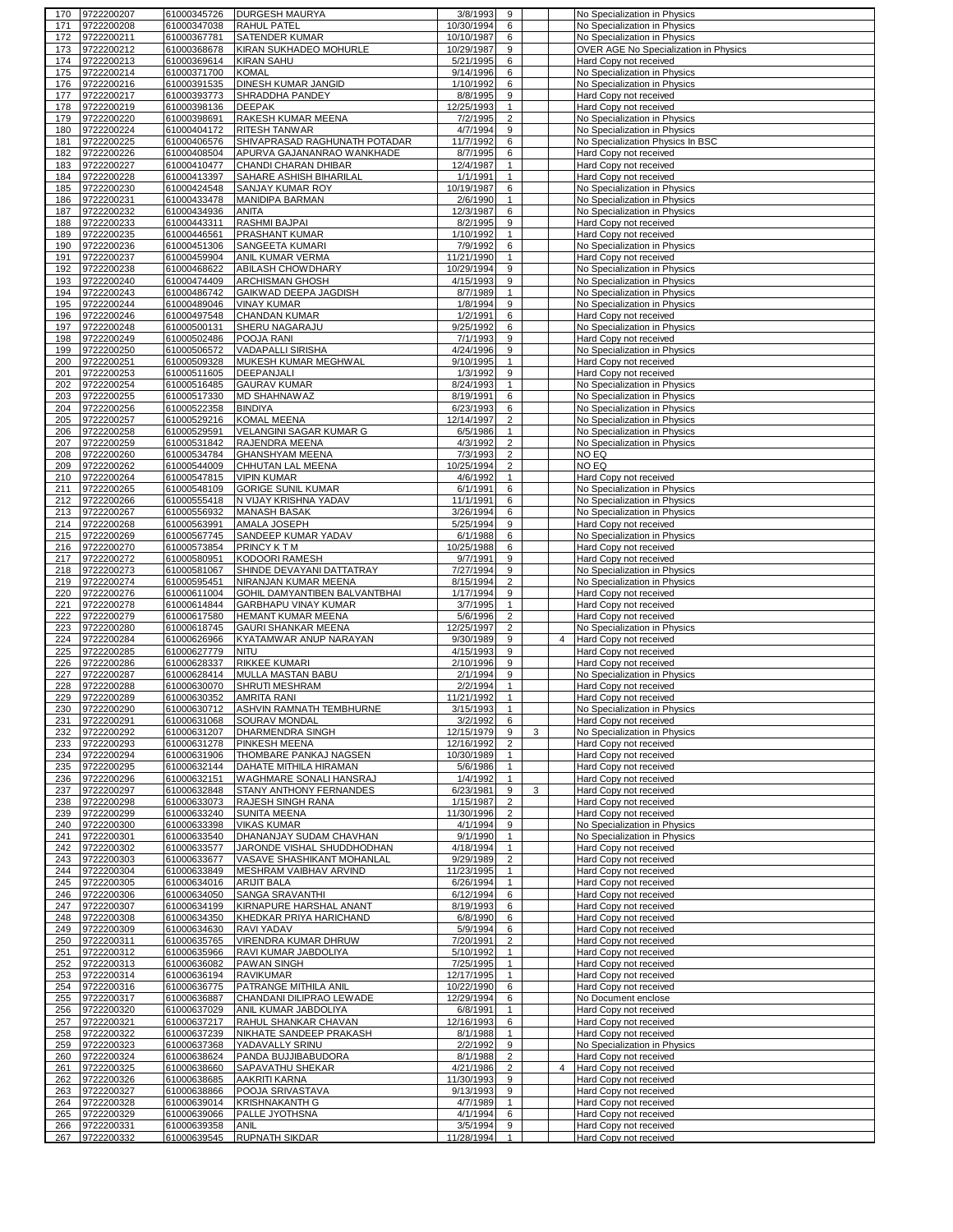| 269        | 9722200333               | 61000639547                | <b>VINAY KUMMARIA</b>                      | 4/7/1990               | $\overline{1}$    |   | Hard Copy not received                           |
|------------|--------------------------|----------------------------|--------------------------------------------|------------------------|-------------------|---|--------------------------------------------------|
|            | 9722200334               | 61000639741                | SHILPA SHARMA                              | 3/7/1993               | 9                 |   | Hard Copy not received                           |
| 270        | 9722200335               | 61000639804                | <b>LANKA RAMESH</b>                        | 4/1/1995               | 6                 |   | Hard Copy not received                           |
| 271        | 9722200336               | 61000640064                | SHAIK KHASIM BHASHA                        | 3/8/1986               | 9                 | 5 | Hard Copy not received                           |
| 272        | 9722200337               | 61000640523                | <b>BALRAM MEENA</b>                        | 2/2/1998               | $\overline{2}$    |   | Hard Copy not received                           |
| 273        | 9722200338               | 61000640550                | <b>MANISH KUMAR MEENA</b>                  | 12/19/1994             | $\overline{2}$    |   | Hard Copy not received                           |
| 274        | 9722200339               | 61000640720                | KAUSHAL SONWANI                            | 2/9/1996               | $\mathbf{1}$      |   | Hard Copy not received                           |
|            |                          |                            |                                            |                        |                   |   |                                                  |
| 275        | 9722200340               | 61000641329                | <b>DURGASANKAR BEHERA</b>                  | 6/10/1994              | 6                 |   | No Specialization in Physics                     |
| 276        | 9722200341               | 61000642408                | SARKATE MILIND MAHENDRA                    | 12/2/1990              | $\mathbf{1}$      |   | Hard Copy not received                           |
| 277        | 9722200342               | 61000642810                | <b>HARISH KUMAR</b>                        | 6/7/1992               | 9                 |   | Hard Copy not received                           |
| 278        | 9722200344               | 61000643150                | KAMBLE BHAGYASHRI BABARAO                  | 2/19/1987              | $\mathbf{1}$      |   | Hard Copy not received                           |
| 279        | 9722200345               | 61000643421                | SUDARSAN MANJHI                            | 1/23/1986              | $\mathbf{1}$      |   | Hard Copy not received                           |
| 280        | 9722200347               | 61000647677                | BHAGWATKAR NITESH DEEPAK                   | 6/19/1992              | 9                 |   | No Specialization in Physics                     |
| 281        | 9722200348               | 61000648111                | DEORE BABASAHEB ASHOK                      | 3/28/1990              | $\overline{1}$    |   | Hard Copy not received                           |
| 282        | 9722200349               | 61000648381                | PRASAD NEETU RAMJI                         | 9/15/1995              | $\mathbf{1}$      |   | Hard Copy not received                           |
| 283        | 9722200350               | 61000648607                | SONAWANE MAYUR MADHUKAR                    | 5/20/1991              | $\mathbf{1}$      |   | Hard Copy not received                           |
| 284        | 9722200351               | 61000648907                | BHANARKAR MONALI KISHOR                    | 5/13/1996              | 9                 |   |                                                  |
|            |                          |                            |                                            |                        |                   |   | Hard Copy not received                           |
| 285        | 9722200352               | 61000649511                | ROHAN RUPCHAND WASNIK                      | 11/23/1989             | $\mathbf{1}$      |   | Hard Copy not received                           |
| 286        | 9722200353               | 61000650793                | AMBIKA B A                                 | 1/1/1987               | $\overline{2}$    |   | Hard Copy not received                           |
| 287        | 9722200354               | 61000650810                | KRISHN KUMAR BARELE                        | 9/26/1987              | $\mathbf{1}$      |   | Hard Copy not received                           |
| 288        | 9722200355               | 61000650840                | SURESH CHAND BAIRWA                        | 7/15/1994              | $\mathbf{1}$      |   | Hard Copy not received                           |
| 289        | 9722200356               | 61000652357                | KORAM VIJAYA KUMARI                        | 3/4/1989               | $\overline{2}$    |   | Hard Copy not received                           |
| 290        | 9722200357               | 61000654251                | <b>BHUKYA RAJU</b>                         | 6/4/1995               | $\overline{2}$    |   | Hard Copy not received                           |
| 291        | 9722200360               | 61000655444                | HAMLOTHU NARESH                            | 4/2/1991               | $\overline{2}$    |   | Hard Copy not received                           |
| 292        | 9722200361               | 61000655763                | DEOTALE SNEHA RAVINDRARAO                  | 7/14/1995              | 6                 |   | Hard Copy not received                           |
| 293        | 9722200362               | 61000656096                | ATRAM VIJAY BHARAT                         | 8/9/1994               | $\overline{2}$    |   | Hard Copy not received                           |
| 294        | 9722200363               | 61000657441                | <b>KARRI PRASAD</b>                        | 5/12/1995              | 9                 |   | No Specialization in Physics                     |
|            |                          |                            |                                            |                        |                   |   |                                                  |
| 295        | 9722200364               | 61000657700                | ROKADE SANDIP LAXMAN                       | 2/27/1992              | $\mathbf{1}$      |   | Hard Copy not received                           |
| 296        | 9722200365               | 61000657832                | MORE SUMEET SHIVAJI                        | 12/13/1995             | 9                 |   | No Specialization in Physics                     |
| 297        | 9722200366               | 61000658696                | MAHESH ABHIMANYU WANKHADE                  | 4/8/1990               | $\mathbf{1}$      |   | Hard Copy not received                           |
| 298        | 9722200367               | 61000658946                | ABHINY GITESH KUMAR                        | 11/15/1996             | 6                 |   | Hard Copy not received                           |
| 299        | 9722200368               | 61000658968                | MR SHINDE VIJAY SUBHASH                    | 8/18/1992              | $\mathbf{1}$      |   | Hard Copy not received                           |
| 300        | 9722200369               | 61000659636                | <b>GAURAV KUMAR</b>                        | 8/22/1991              | 6                 |   | Hard Copy not received                           |
| 301        | 9722200372               | 61000660258                | VELUGULA MAHALAKSHMINAIDU                  | 4/18/1993              | 6                 |   | Hard Copy not received                           |
| 302        | 9722200373               | 61000660271                | <b>JITENDER</b>                            | 5/25/1994              | $\mathbf{1}$      |   | Hard Copy not received                           |
| 303        | 9722200374               | 61000660288                | <b>SAURABH KUMAR</b>                       | 9/24/1993              | $\mathbf{1}$      |   | Hard Copy not received                           |
|            |                          |                            |                                            |                        | $\mathbf{1}$      |   |                                                  |
| 304        | 9722200375               | 61000660457                | AMRESH KUMAR                               | 9/21/1995              |                   |   | Hard Copy not received                           |
| 305        | 9722200376               | 61000661751                | KOTAKANTI RAVIKUMAR                        | 6/11/1997              | $\mathbf{1}$      |   | Hard Copy not received                           |
| 306        | 9722200378               | 61000662109                | SANDEEP KUMAR PATRA                        | 5/15/1988              | 6                 |   | Hard Copy not received                           |
| 307        | 9722200379               | 61000662209                | GULALKARI PRATIKSHA VIJAY                  | 3/15/1996              | 9                 |   | No Specialization in Physics                     |
| 308        | 9722200380               | 61000662785                | AHIRE GANESH RAVSAHEB                      | 10/11/1989             | $\mathbf{1}$      |   | Hard Copy not received                           |
| 309        | 9722200381               | 61000663150                | PEDAPUDI SANTHI                            | 7/21/1993              | $\mathbf{1}$      |   | Hard Copy not received                           |
| 310        | 9722200382               | 61000663199                | SUMIT RAJ GHOSH                            | 8/14/1994              | 9                 |   | No Specialization in Physics                     |
| 311        | 9722200383               | 61000663283                | ANDHALE PRASHANT SANTOSH                   | 11/29/1994             | 6                 |   | Hard Copy not received                           |
| 312        | 9722200384               | 61000663420                | SHINGDE SNEHA RAVINDRA                     | 12/28/1995             | 6                 |   | No Specialization in Physics                     |
| 313        | 9722200386               | 61000664875                | PRASAD VISUNDEV HIRALAL                    | 3/8/1995               | $\mathbf{1}$      |   |                                                  |
|            |                          |                            |                                            |                        |                   |   | Hard Copy not received                           |
| 314        | 9722200387               | 61000667060                | AMARJEET SINGH                             | 1/10/1993              | 9                 |   | No Specialization in Physics                     |
| 315        | 9722200388               | 61000667132                | <b>AAMIRUL HAQ</b>                         | 6/20/1996              | 9                 |   | Hard Copy not received                           |
| 316        | 9722200389               | 61000667823                | <b>ASHISH JADHAV</b>                       | 10/17/1989             | $\mathbf{1}$      |   | No Specialization in Physics                     |
| 317        | 9722200390               | 61000668090                | <b>BHAGAT NILESH PRAKASH</b>               | 12/13/1992             | $\mathbf{1}$      |   | Hard Copy not received                           |
| 318        | 9722200391               | 61000669364                | YOGESH                                     | 10/21/1995             | 9                 |   | Hard Copy not received                           |
| 319        | 9722200392               | 61000669783                | AMAR DEEP KUMAR                            | 2/10/1991              | $\mathbf{1}$      |   | Hard Copy not received                           |
| 320        |                          |                            |                                            |                        | 9                 |   |                                                  |
|            | 9722200396               |                            |                                            |                        |                   |   |                                                  |
|            |                          | 61000671306                | SHAIKH JUNAID SHAIKH IQBAL                 | 7/21/1996              |                   |   | Hard Copy not received                           |
| 321        | 9722200397               | 61000671650                | KUPPA VARASIDDHI VINAYAKA SAI              | 10/4/1994              | 9                 |   | Hard Copy not received                           |
| 322        | 9722200398               | 61000671824                | <b>AMIT KUMAR</b>                          | 8/5/1992               | 9                 |   | NO EQ                                            |
| 323        | 9722200399               | 61000673609                | RAJESH KISHOR LAMBATE                      | 2/23/1995              | 9                 |   | Hard Copy not received                           |
| 324        | 9722200400               | 61000674269                | CHITTA RANJAN PANIGRAHI                    | 5/11/1993              | 9                 |   | Hard Copy not received                           |
| 325        | 9722200401               | 61000674819                | SOURAV SURESHRAO HARSHE                    | 12/12/1989             | 6                 |   | No Specialization in Physics                     |
| 326        | 9722200402               | 61000675389                | <b>ATUL</b>                                | 12/2/1990              | $\mathbf{1}$      |   | Hard Copy not received                           |
| 327        | 9722200403               | 61000675718                | SANJEEV KUMAR                              | 6/5/1990               | $\overline{1}$    |   | Hard Copy not received                           |
| 328        | 9722200404               | 61000676542                | SAYALI SURENDRA RANDIVE                    | $3/5/1996$ 6           |                   |   | Hard Copy not received                           |
| 329        | 9722200405               |                            | 61000677062 LOKESH CHAWALA                 | 4/12/1992              | $\mathbf{1}$      |   | Hard Copy not received                           |
| 330        | 9722200406               | 61000677269                | <b>VIJAY KUMAR</b>                         | 7/17/1989              | $\mathbf{1}$      |   | Hard Copy not received                           |
|            |                          |                            |                                            |                        | 6                 |   | Hard Copy not received                           |
| 331        | 9722200407               | 61000677479                | RAMESH KUMAR                               | 4/15/1991              |                   |   |                                                  |
| 332        | 9722200409               | 61000678341                | AJAY GAJBHIYE                              | 10/8/1986              | $\mathbf{1}$      |   | Hard Copy not received                           |
| 333        | 9722200410               | 61000679597                | LOHALKAR JUILEE NAGESH                     | 9/20/1991              | 9                 |   | No Specialization in Physics                     |
| 334        | 9722200412               | 61000680313                | AVI CHAKRABORTY                            | 1/9/1992               | 9                 |   | Hard Copy not received                           |
| 335        | 9722200413               | 61000682487                | ANITA                                      | 8/5/1991               | 6                 |   | No Specialization in Physics                     |
| 336        | 9722200415               | 61000683498                | ASHOK MANIK KHADE                          | 10/13/1990             | 6                 |   | No Specialization in Physics                     |
| 337        | 9722200416               | 61000683904                | PATIL MAHESH KAILAS                        | 10/5/1992              | 6                 |   | NO EQ CERTIFICATE ENCLOSE                        |
| 338        | 9722200417               | 61000684014                | ANIL                                       | 5/21/1987              | $\overline{2}$    |   | Hard Copy not received                           |
| 339        | 9722200420               | 61000686568                | SUNIL KUMAR SAH                            | 11/10/1988             | $\overline{2}$    |   | NO EQ                                            |
| 340        | 9722200421               | 61000687396                | <b>GAIKWAD ABHIJIT</b>                     | 7/14/1991              | 9                 |   | Hard Copy not received                           |
| 341        | 9722200422               | 61000687443                | KATAO VIJAYKUMAR SHANKARRAO                | 1/7/1992               | 6                 |   | Hard Copy not received                           |
| 342        | 9722200423               | 61000688246                | AMAR                                       | 5/5/1994               | 9                 |   | No Specialization in Physics                     |
| 343        | 9722200424               | 61000689202                | SUVARNA KRISHNA HELAVE                     | 7/20/1995              | 9                 |   | Hard Copy not received                           |
| 344        | 9722200425               | 61000690836                | CHAVAN VIJAYKUMAR                          | 6/16/1986              | $\mathbf{1}$      |   | Hard Copy not received                           |
| 345        |                          | 61000694005                |                                            | 2/5/1994               | $\mathbf{1}$      |   | Hard Copy not received                           |
|            | 9722200426               |                            | VAIRAGAR NAYAN RAJU                        |                        |                   |   |                                                  |
| 346        | 9722200428               | 61000694715                | SAMYA KAR                                  | 7/7/1995               | 9                 |   | No Specialization in Physics                     |
| 347        | 9722200429               | 61000694958                | <b>KANCHAN</b>                             | 6/29/1994              | 6                 |   | Hard Copy not received                           |
| 348        | 9722200430               | 61000695414                | ABHILASH RAMESHRAO PAITHANE                | 4/14/1992              | $\mathbf{1}$      |   | Hard Copy not received                           |
| 349        | 9722200431               | 61000695478                | <b>NEHA TITIRMARE</b>                      | 11/19/1994             | 6                 |   | Hard Copy not received                           |
| 350        | 9722200432               | 61000696357                | RAHUL RUPCHAND WASNIK                      | 3/17/1987              | $\mathbf{1}$      |   | Hard Copy not received                           |
| 351        | 9722200433               | 61000696564                | MAKSARE PRADIP PRADNYAKIRAN                | 12/18/1994             | $\mathbf{1}$      |   | Hard Copy not received                           |
| 352        | 9722200434               | 61000697445                | MOHD ABRAR UL HAQ                          | 10/16/1997             | $\overline{2}$    |   | Hard Copy not received                           |
| 353        | 9722200435               | 61000699032                | KHILLARE SHUBHAM DEEPAK                    | 11/28/1996             | $\mathbf{1}$      |   | Hard Copy not received                           |
| 354        | 9722200436               | 61000700387                | KUMAR AMARKANT                             | 2/19/1996              | 6                 |   | No Specialization in Physics                     |
| 355        | 9722200439               | 61000707293                | DONGRE ABHAY MAHENDRA                      | 9/1/1991               | $\mathbf{1}$      |   | Hard Copy not received                           |
| 356        | 9722200440               | 61000707721                | PARDHE VAIBHAVKUMAR KADUBA                 | 12/2/1993              | $\mathbf{1}$      |   | Hard Copy not received                           |
| 357        | 9722200441               | 61000709560                | MARAPE PRIYA WASUDEORAO                    | 7/30/1998              | $\overline{2}$    |   | Hard Copy not received                           |
|            |                          |                            |                                            |                        |                   |   |                                                  |
| 358        | 9722200442               | 61000710589                | ROLI DAROLIA                               | 6/14/1991              | 9                 |   | Hard Copy not received                           |
| 359        | 9722200444               | 61000711001                | <b>VAISHALI SINGH</b>                      | 1/23/1994              | 9                 |   | No Specialization in Physics                     |
| 360        | 9722200446               | 61000713134                | <b>BINIMOL B</b>                           | 5/11/1988              | 6                 |   | No Specialization in Physics                     |
| 361        | 9722200448               | 61000713964                | AMBLE VINOD BALASAHEB                      | 4/2/1992               | 9                 |   | Hard Copy not received                           |
| 362        | 9722200450               | 61000715827                | RAYACHOTY BASAVAIAH                        | 1/16/1996              | $\mathbf{1}$      |   | Hard Copy not received                           |
| 363        | 9722200451               | 61000715995                | PUSHPENDRA SHRIVASTAVA                     | 1/17/1992              | 9                 |   | Hard Copy not received                           |
| 364<br>365 | 9722200452<br>9722200454 | 61000716384<br>61000717781 | RATHOD RAHUL SUBHASH<br><b>SURAJIT MAL</b> | 12/8/1990<br>12/3/1993 | 6<br>$\mathbf{1}$ |   | Hard Copy not received<br>Hard Copy not received |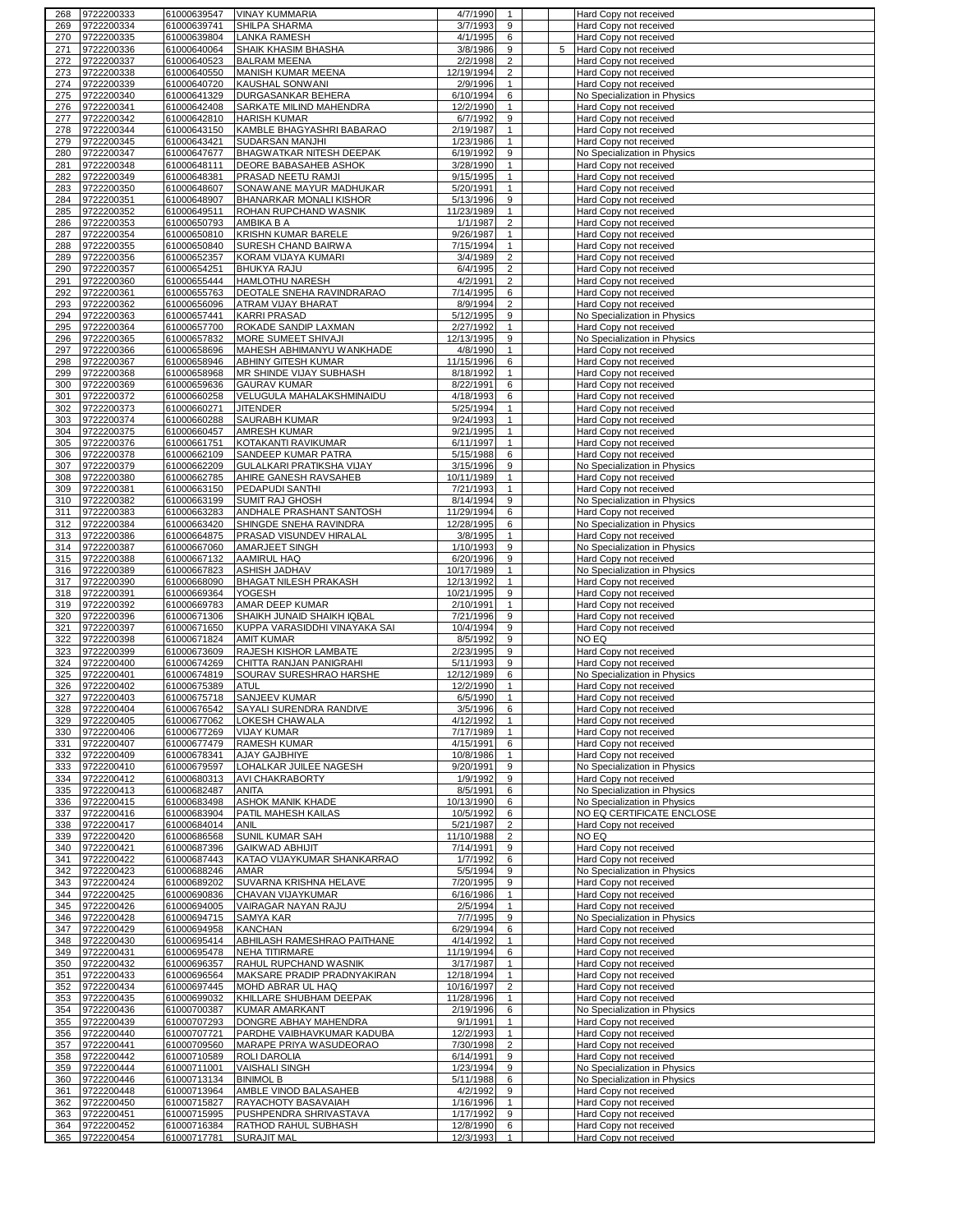| 367 | 9722200456 | 61000719563 | ABHINAV                           | 2/18/1996  | 6              |   | No Specialization in Physics                           |
|-----|------------|-------------|-----------------------------------|------------|----------------|---|--------------------------------------------------------|
|     | 9722200457 | 61000719633 | <b>RAJESH KUMAR</b>               | 9/8/1993   | 6              |   | Hard Copy not received                                 |
| 368 | 9722200458 | 61000720039 | SUSHIL KUMAR RAVI                 | 2/1/1991   | $\mathbf{1}$   |   | Hard Copy not received                                 |
| 369 | 9722200459 | 61000722748 | JAGTAP DHANANJAY LAXMAN           | 7/7/1991   | 9              |   | No Specialization in Physics                           |
| 370 | 9722200460 | 61000723364 | <b>TEJAL</b>                      | 4/26/1994  | 9              |   | Hard Copy not received                                 |
|     |            |             |                                   |            | $\overline{2}$ |   |                                                        |
| 371 | 9722200461 | 61000723759 | LEKHRAJ MEENA                     | 3/12/1996  |                |   | Hard Copy not received                                 |
| 372 | 9722200462 | 61000723989 | SALUNKHE ROHINI SAMBHAJI          | 9/20/1994  | 9              |   | Hard Copy not received                                 |
| 373 | 9722200463 | 61000724669 | SALVE ASMITA ASHOKKUMAR           | 10/16/1990 | $\mathbf{1}$   |   | Hard Copy not received                                 |
| 374 | 9722200464 | 61000725450 | SONTAKKE MILIND GANGADHAR         | 9/2/1987   | $\mathbf{1}$   |   | No Specialization in Physics                           |
| 375 | 9722200465 | 61000725797 | <b>PRAVIN</b>                     | 6/5/1992   | $\overline{2}$ |   | Hard Copy not received                                 |
| 376 | 9722200466 | 61000725880 | MUKESH KUMAR JANGIR               | 3/7/1995   | 6              |   | Hard Copy not received                                 |
| 377 | 9722200467 | 61000726216 | TEMBRE SWEKSHA SUNILKUMAR         | 8/20/1988  | $\mathbf{1}$   |   | Hard Copy not received                                 |
|     |            | 61000728822 |                                   |            | $\mathbf{1}$   |   |                                                        |
| 378 | 9722200469 |             | PATIL MANISH WAMANRAO             | 1/12/1990  |                |   | No Specialization in Physics                           |
| 379 | 9722200470 | 61000729151 | MANIBABU GOPISETTI                | 4/2/1990   | 6              |   | Hard Copy not received                                 |
| 380 | 9722200471 | 61000731800 | PRABAHARAN P                      | 4/14/1992  | $\mathbf{1}$   |   | Hard Copy not received                                 |
| 381 | 9722200472 | 61000732630 | ANSHUMAAN SHEKHAR                 | 9/19/1992  | 9              |   | No Specialization in Physics                           |
| 382 | 9722200474 | 61000733393 | LOKHANDE DEVENDRA MORESHWAR       | 6/20/1987  | $\mathbf{1}$   |   | Hard Copy not received                                 |
| 383 | 9722200475 | 61000734166 | SAPKALE VISHVARATNA MILIND        | 12/17/1993 | $\mathbf{1}$   |   | Hard Copy not received                                 |
| 384 | 9722200477 | 61000737049 | SHRADDHA MANIKRAO KARALE          | 10/23/1991 | 9              |   | Hard Copy not received                                 |
|     |            |             |                                   |            |                |   |                                                        |
| 385 | 9722200478 | 61000738283 | NADE BHUPENDRA GANGADHAR          | 12/20/1990 | $\mathbf{1}$   |   | Hard Copy not received                                 |
| 386 | 9722200479 | 61000738371 | <b>GHORUDE VIDYA KISHOR</b>       | 4/9/1996   | 9              |   | Hard Copy not received                                 |
| 387 | 9722200481 | 61000738652 | SHIVENDRA SINGH                   | 9/15/1995  | 6              |   | Hard Copy not received                                 |
| 388 | 9722200482 | 61000739202 | ANKUSH BHIWA RAUT                 | 11/22/1990 | 6              |   | No Specialization in Physics                           |
| 389 | 9722200484 | 61000741042 | PRIYANKA SHARMA                   | 10/24/1995 | 9              |   | Hard Copy not received                                 |
| 390 | 9722200486 | 61000742559 | <b>TIKOTEKAR SHREYAS SURENDRA</b> | 7/7/1992   | 9              |   | No Specialization in Physics                           |
|     |            |             |                                   |            |                |   |                                                        |
| 391 | 9722200487 | 61000742847 | PATIL VISHAL PANDIT               | 11/23/1991 | 6              |   | Hard Copy not received                                 |
| 392 | 9722200488 | 61000744112 | <b>KANAK GUPTA</b>                | 4/18/1997  | 6              |   | Hard Copy not received                                 |
| 393 | 9722200489 | 61000748337 | PRATIBHA KUMARI                   | 9/30/1992  | 6              |   | Hard Copy not received                                 |
| 394 | 9722200490 | 61000748936 | SUSHIL KUMAR DEO                  | 2/22/1994  | 6              |   | No Specialization in Physics NO BSC DEGREE CERTIFICATE |
| 395 | 9722200491 | 61000749017 | PRIYANKA KUMARI                   | 10/10/1993 | 6              |   | Hard Copy not received                                 |
| 396 | 9722200492 | 61000749362 | <b>RAHUL SINGH</b>                | 10/3/1992  | 1              |   | Hard Copy not received                                 |
|     |            |             |                                   |            |                |   |                                                        |
| 397 | 9722200493 | 61000749467 | GUJARKAR ATUL SHANKARRAO          | 8/8/1992   | 9              |   | No Specialization in Physics                           |
| 398 | 9722200494 | 61000749656 | ARVIND                            | 4/4/1997   | $\mathbf{1}$   |   | Hard Copy not received                                 |
| 399 | 9722200495 | 61000750023 | VASAMSETTI KRISHNA LAVANYA        | 6/23/1996  | 6              |   | No Specialization in Physics                           |
| 400 | 9722200496 | 61000750234 | SHAZIYA ANJUM                     | 12/21/1996 | 6              |   | Hard Copy not received                                 |
| 401 | 9722200497 | 61000750330 | PANDEY SUSHIL SHANKARPRASAD       | 10/29/1993 | 9              |   | No Specialization in Physics                           |
| 402 | 9722200498 | 61000750472 | HENDWE NIKHIL RAJENDRA            | 5/20/1993  | $\mathbf{1}$   |   | Hard Copy not received                                 |
| 403 | 9722200499 | 61000752558 | SHAIKH ASHIYA ABDULRAHEMAN        | 6/5/1991   | 9              |   |                                                        |
|     |            |             |                                   |            |                |   | No Specialization in Physics                           |
| 404 | 9722200500 | 61000753077 | GAJBHIYE SUMEDH LIKHENDRA         | 3/27/1989  | $\mathbf{1}$   |   | Hard Copy not received                                 |
| 405 | 9722200501 | 61000753546 | BHIOGADE SHARAD KASHINATH         | 7/7/1994   | 9              |   | No Specialization in Physics                           |
| 406 | 9722200502 | 61000753561 | SHELAR ISHVAR UDDHAV              | 12/14/1994 | 9              |   | No Specialization in Physics                           |
| 407 | 9722200504 | 61000754024 | GANGAPRASAD                       | 5/22/1990  | $\mathbf{1}$   |   | Hard Copy not received                                 |
| 408 | 9722200505 | 61000755159 | SHIKHAR GUPTA                     | 1/10/1994  | 9              |   | Hard Copy not received                                 |
| 409 | 9722200506 | 61000757739 | SHAILESH SHIVRAM AGWAN            | 5/28/1989  | 6              |   | No Specialization in Physics                           |
|     |            |             |                                   |            |                |   |                                                        |
| 410 | 9722200508 | 61000757911 | NIKITA SHAILENDRA MONGASE         | 4/8/1996   | 6              |   | Hard Copy not received                                 |
| 411 | 9722200510 | 61000760121 | SURAJ SAMBHAJI KORCHE             | 7/11/1993  | $\overline{2}$ |   | Hard Copy not received                                 |
| 412 | 9722200511 | 61000761195 | RAVI RAJ MEENA                    | 8/22/1996  | $\overline{2}$ |   | No Specialization in Physics                           |
| 413 | 9722200512 | 61000761483 | POOJA SATYAWAN YADAV              | 5/29/1994  | 9              |   | Hard Copy not received                                 |
| 414 | 9722200513 | 61000762702 | VIJAYKUMAR NAMDEV CHAVAN          | 4/11/1994  | $\mathbf{1}$   |   | Hard Copy not received                                 |
| 415 | 9722200515 | 61000763000 | <b>HIMANI GAUTAM</b>              | 7/20/1993  | 9              |   | No Specialization in Physics                           |
|     | 9722200516 |             | PREETI KUMARI                     | 3/5/1992   | 9              |   |                                                        |
| 416 |            | 61000763274 |                                   |            |                |   | Hard Copy not received                                 |
| 417 | 9722200517 | 61000764216 | ANKUSH RAJ THAKUR                 | 6/1/1996   | 6              |   | Hard Copy not received                                 |
| 418 | 9722200518 | 61000764925 | PATIL PANKAJ KAILAS               | 7/5/1995   | 6              |   | Hard Copy not received                                 |
| 419 | 9722200519 | 61000765176 | <b>RANJITA DAS</b>                | 7/7/1993   | 9              |   | Hard Copy not received                                 |
| 420 | 9722200520 | 61000765452 | RAHUL BADGOTRA                    | 11/25/1990 | $\mathbf{1}$   |   | Hard Copy not received                                 |
| 421 | 9722200521 | 61000766011 | NIKHITA NARENDRA GAJBHIYE         | 7/30/1989  | $\mathbf{1}$   |   | Hard Copy not received                                 |
| 422 | 9722200522 |             | <b>HITESH</b>                     | 9/11/1993  | $\overline{2}$ |   | Hard Copy not received                                 |
| 423 |            |             |                                   |            |                |   |                                                        |
|     |            | 61000766213 |                                   |            |                |   |                                                        |
|     | 9722200523 | 61000766896 | BHAISARE SHARADCHANDRA HIRAMAN    | 7/15/1989  | $\mathbf{1}$   |   | No Specialization in Physics                           |
| 424 | 9722200526 | 61000769273 | SATANI DIVYABEN JAYESHBHAI        | 12/19/1996 | 6              |   | Hard Copy not received                                 |
| 425 | 9722200527 | 61000770311 | THAKRE AKSHAY PRAMODRAO           | 10/13/1992 | 9              |   | Hard Copy not received                                 |
| 426 | 9722200530 | 61000771495 | RAUT SHILPA PYARELAL              | 7/14/1991  | $\mathbf{Q}$   |   | Hard Copy not received                                 |
| 427 | 9722200531 | 61000771818 | <b>VIVEK VIRENDRA WASNIK</b>      | 9/2/1991   | $\mathbf{1}$   |   | Hard Copy not received                                 |
| 428 |            |             |                                   |            |                |   | Hard Copy not received                                 |
|     | 9722200532 | 61000772122 | WAGH SVAPNIL VITTHAL              | 1/30/1995  | 6              |   |                                                        |
| 429 | 9722200533 | 61000772926 | SHIV LAHRI MEENA                  | 8/20/1994  | $\overline{2}$ |   | Hard Copy not received                                 |
| 430 | 9722200534 | 61000773165 | <b>SURAJ KUMAR JHA</b>            | 4/27/1995  | 9              |   | No Specialization in Physics                           |
| 431 | 9722200535 | 61000773727 | <b>GUNDU SANTHOSHKUMAR</b>        | 3/2/1991   | 9              |   | No Specialization in Physics                           |
| 432 | 9722200536 | 61000775291 | MOHITE NINAD SUBHASH              | 1/22/1992  | 1              |   | Hard Copy not received                                 |
| 433 | 9722200537 | 61000775816 | POOJA DATTARAO YENKAR             | 2/19/1994  | 9              |   | ONLY DOCUMENT RECEIVED                                 |
| 434 | 9722200538 | 61000775973 | BHATSALASKAR POOJA VASUDEV        | 5/1/1996   | 9              |   | No Specialization in Physics                           |
| 435 | 9722200539 | 61000776721 | PRITAM                            | 11/25/1990 | 6              |   | Hard Copy not received                                 |
| 436 | 9722200541 |             |                                   |            |                |   |                                                        |
|     |            | 61000777135 | PAWAN BHUSARE                     | 10/28/1995 | 6              |   | No Specialization in Physics                           |
| 437 | 9722200542 | 61000777723 | WANKHADE VIVEK WASUDEORAO         | 2/4/1990   | $\mathbf{1}$   |   | Hard Copy not received                                 |
| 438 | 9722200544 | 61000778105 | SAMEER KHAN                       | 11/15/1994 | 9              |   | Hard Copy not received                                 |
| 439 | 9722200546 | 61000779824 | RAJESH SINGH GUNAWAT              | 7/7/1993   | $\overline{2}$ |   | No Specialization in Physics                           |
| 440 | 9722200547 | 61000780224 | DUNNA SRINIVASA RAO               | 5/20/1990  | 6              |   | Hard Copy not received                                 |
| 441 | 9722200548 | 61000783669 | THANAGE MANISHA                   | 7/23/1992  | 9              |   | Hard Copy not received                                 |
| 442 | 9722200551 | 61000784811 | SHETHANE RAHUL PRALHAD            | 7/16/1990  | $\mathbf{1}$   |   | Hard Copy not received                                 |
| 443 |            |             |                                   | 12/31/1991 | $\mathbf{1}$   |   |                                                        |
|     | 9722200553 | 61000785614 | NIMSARKAR RAHUL DASHARATH         |            |                |   | Hard Copy not received                                 |
| 444 | 9722200554 | 61000786244 | <b>MANISHKAR</b>                  | 1/29/1993  | 6              |   | Hard Copy not received                                 |
| 445 | 9722200555 | 61000786319 | PAWAR AKSHAY VIJAY                | 7/6/1995   | 9              |   | No Specialization in Physics                           |
| 446 | 9722200556 | 61000787228 | GHATAGE SHAMBHORAJE NAGESH        | 8/29/1992  | 9              |   | Hard Copy not received                                 |
| 447 | 9722200557 | 61000787446 | MANISH KUMAR RAJBHAR              | 4/5/1988   | 6              |   | Hard Copy not received                                 |
| 448 | 9722200558 | 61000787710 | HUMNE PRIYA DIGAMBAR              | 2/8/1987   | 1              |   | Hard Copy not received                                 |
| 449 | 9722200559 | 61000787759 | VEERAPANENI CHENNA KESAVULU       | 6/3/1994   | 9              |   | No Specialization in Physics                           |
|     |            |             |                                   |            |                |   |                                                        |
| 450 | 9722200560 | 61000788270 | PATIL TUSHAR SIDDHARTH            | 8/4/1987   | $\mathbf{1}$   |   | No Specialization in Physics                           |
| 451 | 9722200561 | 61000788528 | DHARAM RAJ MEENA                  | 6/15/1994  | $\overline{2}$ |   | NO EQ                                                  |
| 452 | 9722200562 | 61000788894 | AANCHAL KUMARI                    | 7/18/1995  | 6              |   | Hard Copy not received                                 |
| 453 | 9722200563 | 61000788993 | MAHAVIR LAXMAN MISAL              | 6/20/1992  | 1              |   | Hard Copy not received                                 |
| 454 | 9722200564 | 61000789960 | CHARLAPALLI YALLAIAH              | 5/1/1994   | $\overline{2}$ |   | Hard Copy not received                                 |
| 455 | 9722200565 | 61000790115 | SANTOSH SAKHARAM BHARAD           | 9/19/1991  | 6              |   | Hard Copy not received                                 |
|     |            |             |                                   |            |                |   |                                                        |
| 456 | 9722200567 | 61000790973 | DONGRE SUMIT YUVRAJ               | 8/11/1989  | 1              |   | No Specialization in Physcis                           |
| 457 | 9722200568 | 61000791019 | K KESAVA REDDY                    | 6/8/1989   | 9              | 5 | No Specialization in Physcis                           |
| 458 | 9722200569 | 61000791199 | <b>VISMAYA V</b>                  | 9/1/1995   | $\mathbf{1}$   |   | Hard Copy not received                                 |
| 459 | 9722200570 | 61000793315 | SHINDE ARCHANA VITTHAL            | 6/4/1996   | 9              |   | Hard Copy not received                                 |
| 460 | 9722200571 | 61000793871 | <b>SWAPAN DOLUI</b>               | 4/6/1992   | 9              |   | No Specialization in Physcis                           |
| 461 | 9722200572 | 61000793947 | GAWANDE ASHWINI UTTAM             | 2/16/1992  | 1              |   | No Specialization in Physcis                           |
| 462 | 9722200573 | 61000794906 | SAWANT HARSHAVARDHAN TUKARAM      | 5/24/1991  | $\mathbf{1}$   |   | No Specialization in Physcis                           |
| 463 | 9722200574 | 61000795499 | <b>ALOK MISHRA</b>                | 10/21/1994 | 9              |   | Hard Copy not received                                 |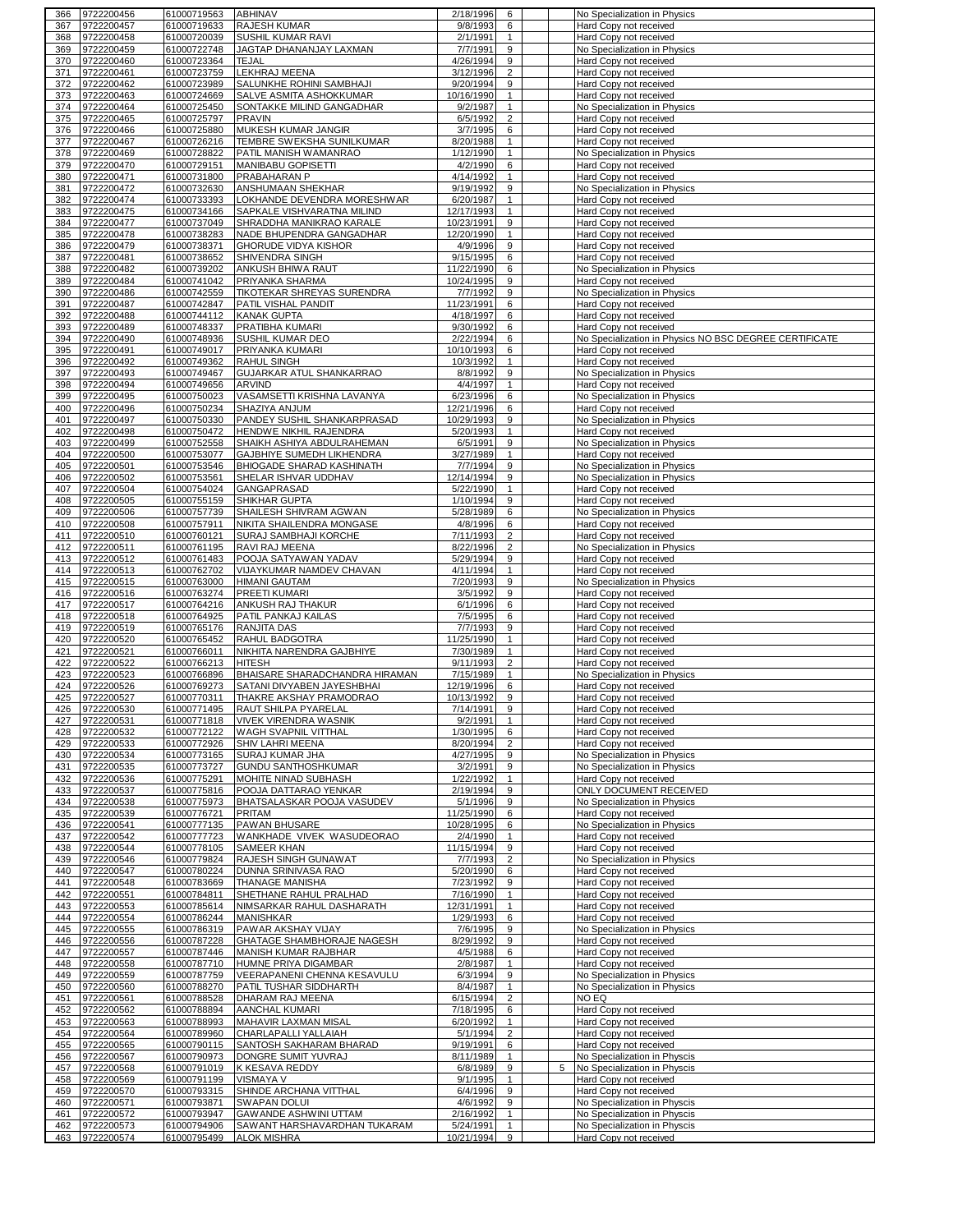| 464 | 9722200575 | 61000795731 | <b>WADJE RAJESH VILAS</b>             | 8/16/1996  | 9              |   |                | Hard Copy not received                             |
|-----|------------|-------------|---------------------------------------|------------|----------------|---|----------------|----------------------------------------------------|
| 465 | 9722200576 | 61000795737 | <b>EMARSHAL SOREN</b>                 | 3/13/1998  | $\overline{2}$ |   |                | Hard Copy not received                             |
| 466 | 9722200577 | 61000795870 | <b>GHATAGE MAYURI NAGESH</b>          | 10/4/1994  | 9              |   |                | Hard Copy not received                             |
| 467 | 9722200578 | 61000796115 | SHRADDHA PANDEY                       | 3/7/1991   | 9              |   |                | No Specialization in Physcis                       |
| 468 | 9722200579 | 61000796438 | <b>ANNU RANI</b>                      | 11/30/1992 | 9              |   |                | No Specialization in Physcis                       |
|     |            |             |                                       |            | 1              |   |                |                                                    |
| 469 | 9722200580 | 61000797059 | DEVENDRA KUMAR                        | 7/6/1990   |                |   |                | Hard Copy not received                             |
| 470 | 9722200581 | 61000797132 | SURAJ NAROTTAM PATIL                  | 7/23/1991  | 6              |   |                | Hard Copy not received                             |
| 471 | 9722200582 | 61000797287 | LOKHANDE INDRAJIT DHANPAL             | 11/30/1993 | $\mathbf{1}$   |   |                | Hard Copy not received                             |
| 472 | 9722200583 | 61000797329 | MOHARKAR PALLAVI BALKRUSHNA           | 1/12/1994  | 6              |   |                | Hard Copy not received                             |
| 473 | 9722200585 | 61000797973 | KAMBLE PRATAP LAXMAN                  | 1/26/1991  | $\mathbf{1}$   |   |                | Hard Copy not received                             |
| 474 | 9722200586 | 61000799389 | MATE VIVEK CHANDRASHEKHAR             | 6/4/1989   | 6              |   |                | No Specialization in Physcis                       |
| 475 | 9722200587 | 61000799630 | PATARE VISHAL BALASAHEB               | 7/14/1994  | 9              |   |                | Hard Copy not received                             |
|     |            |             |                                       |            |                |   |                |                                                    |
| 476 | 9722200588 | 61000800842 | MANISHA RAMESH INGLE                  | 8/12/1993  | 6              |   |                | Hard Copy not received                             |
| 477 | 9722200589 | 61000801295 | <b>ITISHREE PRIYADARSHINI</b>         | 4/17/1994  | 9              |   |                | Hard Copy not received                             |
| 478 | 9722200590 | 61000802032 | <b>HARSHAL</b>                        | 12/27/1988 | $\overline{2}$ |   |                | No Specialization in Physcis                       |
| 479 | 9722200591 | 61000802106 | RAKESH KUMAR MEENA                    | 6/2/1994   | 2              |   |                | No Specialization in Physcis                       |
| 480 | 9722200592 | 61000802284 | ROSHAN SATYANARAYAN JADHAO            | 11/29/1989 | 6              |   |                | No Specialization in Physcis                       |
| 481 | 9722200594 | 61000803622 | <b>GAGARE SNEHA SHRAVAN</b>           | 4/12/1994  | $\overline{2}$ |   |                | Hard Copy not received                             |
| 482 | 9722200595 | 61000803717 | ANUJ PANKAJ CHAUDHARI                 | 11/3/1993  | 6              |   |                |                                                    |
|     |            |             |                                       |            |                |   |                | No Specialization in Physcis                       |
| 483 | 9722200596 | 61000804082 | WANKHEDE PRASHANT PRAKASH             | 7/30/1982  | $\mathbf{1}$   |   |                | Hard Copy not received                             |
| 484 | 9722200597 | 61000804084 | <b>ASHISH PUNIA</b>                   | 3/10/1994  | 9              |   |                | Hard Copy not received                             |
| 485 | 9722200598 | 61000804617 | RAHATE SURAJ VIJAYRAO                 | 7/15/1990  | 6              |   |                | No Specialization in Physcis                       |
| 486 | 9722200599 | 61000805835 | <b>LOKESH KUMAR SAINI</b>             | 9/22/1993  | 6              |   |                | No Specialization in Physcis                       |
| 487 | 9722200600 | 61000806515 | ALPESH RAMDAS WALMIK                  | 1/27/1988  | $\mathbf{1}$   |   |                | Hard Copy not received                             |
| 488 | 9722200601 | 61000806965 | VAIBHAV MURLIDHAR NARE                | 5/18/1992  | $\mathbf{1}$   |   |                | No Specialization in Physics                       |
|     |            |             |                                       |            |                |   |                |                                                    |
| 489 | 9722200602 | 61000807350 | RAVI BHUSHAN KUMAR                    | 7/22/1992  | 9              |   |                | No Specialization in Physics                       |
| 490 | 9722200603 | 61000807957 | GAJBE DHARMENDRA TARACHAND            | 12/7/1992  | $\overline{2}$ |   |                | No Document enclose                                |
| 491 | 9722200604 | 61000808831 | GHADAGE AJINATH BABAN                 | 2/26/1994  | 9              |   |                | No Specialization in Physics NO DEGREE CERTIFICATE |
| 492 | 9722200605 | 61000809107 | KARHALE VILAS KACHARUBA               | 2/18/1992  | $\overline{2}$ |   |                | Hard Copy not received                             |
| 493 | 9722200607 | 61000809830 | GAWADE YOGESH JALINDAR                | 10/19/1992 | 9              |   |                | No Specialization in Physics                       |
| 494 | 9722200608 | 61000810028 | PRACHI RAJU KAMBLE                    | 8/18/1994  | 1              |   |                | Hard Copy not received                             |
|     |            |             |                                       |            |                |   |                |                                                    |
| 495 | 9722200609 | 61000810465 | CHAVAN VINAYAK BAJIRAO                | 9/19/1993  | 9              |   |                | Hard Copy not received                             |
| 496 | 9722200610 | 61000811434 | PURBASHREE KUMARI                     | 9/17/1994  | 6              |   |                | Hard Copy not received                             |
| 497 | 9722200611 | 61000811482 | KAILASH CHAND SAINI                   | 6/2/1995   | 6              |   |                | No Specialization in Physics                       |
| 498 | 9722200612 | 61000812966 | <b>SIKHA K SAJEEV</b>                 | 5/5/1993   | 6              |   |                | Hard Copy not received                             |
| 499 | 9722200615 | 61000813807 | <b>BABLU PRASAD</b>                   | 10/15/1992 | 6              |   |                | Hard Copy not received                             |
| 500 | 9722200617 | 61000815377 | <b>INDURTHI VAMSHIKRISHNA</b>         | 6/25/1995  | 9              |   |                | No Specialization in Physics                       |
|     |            |             |                                       |            |                |   |                |                                                    |
| 501 | 9722200618 | 61000815430 | <b>BHOR DATTATRAY GORAKSHNATH</b>     | 1/24/1991  | 9              |   |                | Hard Copy not received                             |
| 502 | 9722200619 | 61000816596 | <b>GANESH</b>                         | 3/8/1995   | 9              |   |                | Hard Copy not received                             |
| 503 | 9722200620 | 61000816961 | KOPPU SREEKANTH                       | 6/15/1987  | $\mathbf{1}$   |   |                | Hard Copy not received                             |
| 504 | 9722200621 | 61000817141 | MOHIT BOPCHE                          | 8/27/1995  | 6              |   |                | Hard Copy not received                             |
| 505 | 9722200622 | 61000818673 | BORUDE SWAPNIL SANJAY                 | 12/15/1991 | 6              |   | 5              | No Specialization in Physics                       |
| 506 | 9722200623 | 61000818924 | <b>RIMJHIM KUMARI</b>                 | 1/11/1996  | 9              |   |                | Hard Copy not received                             |
|     |            | 61000819005 |                                       | 6/15/1992  | 6              |   |                |                                                    |
| 507 | 9722200624 |             | REVU PRAVEENA                         |            |                |   |                | Hard Copy not received                             |
| 508 | 9722200625 | 61000819284 | <b>SANTOS KUMAR</b>                   | 1/3/1977   | 9              | 3 |                | Hard Copy not received                             |
| 509 | 9722200627 | 61000819895 | DAREKAR JAGANNATH RANGNATH            | 3/16/1975  | 9              | 3 |                | Hard Copy not received                             |
| 510 | 9722200629 | 61000820090 | KHARODE POONAM ARUN                   | 7/7/1991   | 6              |   |                | No Specialization in Physics                       |
| 511 | 9722200630 | 61000821587 | RUSHIKESH RAVINDRA PANSARI            | 3/24/1991  | 6              |   |                | Hard Copy not received                             |
| 512 | 9722200631 | 61000821766 | <b>BHOGALE SWAPNIL VIJAY</b>          | 11/10/1994 | 9              |   |                | No Specialization in Physics                       |
| 513 | 9722200632 | 61000821838 | <b>GAIKWAD PRAVIN ARJUN</b>           | 4/14/1994  | $\mathbf{1}$   |   |                | Hard Copy not received                             |
|     |            |             |                                       |            |                |   |                |                                                    |
| 514 | 9722200633 | 61000822406 | GURPUDE RUPESH TULARAM                | 7/26/1993  | 6              |   |                | No Specialization in Physics                       |
| 515 | 9722200635 | 61000822659 | SURAJ GAJANAN FALE                    | 7/22/1992  | 6              |   |                | No Specialization in Physics                       |
| 516 | 9722200636 | 61000823178 | <b>KOMAL</b>                          | 4/18/1991  | 6              |   |                | No Specialization in Physics                       |
| 517 | 9722200637 | 61000824808 | SHENDGE MAYUR BABAN                   | 6/28/1991  | $\mathbf{1}$   |   |                | No Specialization in Physics                       |
| 518 | 9722200638 | 61000825178 | <b>NITIN THAKUR</b>                   | 2/6/1994   | 6              |   |                | Hard Copy not received                             |
| 519 | 9722200639 | 61000825934 | PATIL NALINI CHANDRAKANT              | 8/1/1993   | 9              |   |                | Hard Copy not received                             |
| 520 | 9722200641 | 61000826307 | <b>ANANT KUMAR</b>                    | 3/18/1989  | 9              |   | $\overline{4}$ |                                                    |
|     |            |             |                                       |            |                |   |                | Hard Copy not received                             |
| 521 | 9722200642 | 61000827605 | SHENDGE SAGAR BABURAO                 | 7/17/1989  | 6              |   |                | No Specialization in Physics                       |
| 522 | 9722200643 | 61000827954 | STEPHEN SANTIAGO A                    | 4/22/1987  | 6              |   | $\overline{4}$ | Hard Copy not received                             |
| 523 | 9722200644 |             | 61000828504 SHINGOTE PANKAJ BALASAHEB | 12/7/1990  | 9              |   |                | Hard Copy not received                             |
| 524 | 9722200645 | 61000828651 | PALLABI MANDAL                        | 10/17/1994 | $\mathbf{Q}$   |   |                | Hard Copy not received                             |
| 525 | 9722200646 | 61000829530 | KALE ARBINATH BANKAT                  | 8/10/1993  | $\overline{2}$ |   |                | No Specialization in Physics                       |
| 526 | 9722200647 | 61000829942 | SH IRFAN SH YUNUS                     | 4/23/1995  | 9              |   |                | Hard Copy not received                             |
| 527 | 9722200648 | 61000830333 | PAWAR ATISH SHESHRAO                  | 12/16/1994 | 9              |   |                | No Specialization in Physics                       |
|     |            |             |                                       |            |                |   |                |                                                    |
| 528 | 9722200649 | 61000830449 | SHAKYAMUNI SUMEDH DEVIDAS             | 1/1/1989   | $\mathbf{1}$   |   |                | No Specialization in Physics                       |
| 529 | 9722200650 | 61000830698 | MANDLE AMOL SANDIPAN                  | 1/5/1989   | $\mathbf{1}$   |   |                | No Specialization in Physics                       |
| 530 | 9722200651 | 61000831009 | SOUDIPTA SARKAR                       | 1/17/1991  | $\mathbf{1}$   |   |                | No Specialization in Physics                       |
| 531 | 9722200652 | 61000832297 | RAJU LAL MEENA                        | 2/4/1993   | $\overline{2}$ |   |                | Hard Copy not received                             |
| 532 | 9722200654 | 61000832613 | <b>EKTA SHUKLA</b>                    | 1/18/1994  | 9              |   |                | No Specialization in Physics                       |
| 533 | 9722200655 | 61000833159 | SANTOSH RAMDAS PARSHIVE               | 4/21/1990  | 6              |   |                | No Specialization in Physics                       |
| 534 | 9722200656 | 61000834669 | ROHIT DNYANDEO LANGADE                | 4/12/1992  | 9              |   |                | No Specialization in Physics                       |
| 535 | 9722200657 | 61000835523 | PATIL AVINASH RAJU                    | 4/13/1989  | 6              |   |                | No Specialization in Physics                       |
|     |            |             |                                       |            |                |   |                |                                                    |
| 536 | 9722200659 | 61000836127 | BHOGAWAR ANURADHA PANDHARI            | 12/13/1992 | 9              |   |                | Hard Copy not received                             |
| 537 | 9722200661 | 61000837978 | WAHILE GIRISH RAMESH                  | 6/22/1987  | $\mathbf{1}$   |   |                | Hard Copy not received                             |
| 538 | 9722200663 | 61000839156 | VIKAS PRAKASH DALAVI                  | 7/13/1993  | 9              |   |                | Hard Copy not received                             |
| 539 | 9722200665 | 61000840352 | <b>RAHUL</b>                          | 5/15/1994  | 9              |   |                | Hard Copy not received                             |
| 540 | 9722200667 | 61000841746 | CHARDE PADMA ARVINDRAO                | 3/3/1991   | 6              |   |                | Hard Copy not received                             |
| 541 | 9722200668 | 61000841819 | SNEHA GUNVANT GITE                    | 10/30/1995 | 6              |   |                | Hard Copy not received                             |
|     |            |             |                                       | 12/3/1995  | 6              |   |                |                                                    |
| 542 | 9722200669 | 61000841900 | SHUBHANGI VINOD CHOPDE                |            |                |   |                | Hard Copy not received                             |
| 543 | 9722200672 | 61000842863 | UMALE VAIBHAV MADHUKAR                | 9/8/1995   | 6              |   |                | Hard Copy not received                             |
| 544 | 9722200673 | 61000843224 | VIKAS PANDIT KHILLARE                 | 4/21/1993  | $\mathbf{1}$   |   |                | Hard Copy not received                             |
| 545 | 9722200674 | 61000843660 | DANAVAT SAIDA                         | 4/1/1988   | $\overline{2}$ |   |                | Hard Copy not received                             |
| 546 | 9722200676 | 61000844564 | KAVISHWAR BABURAO MADILE              | 6/7/1989   | 1              |   |                | No Specialization in Physics                       |
| 547 | 9722200677 | 61000844921 | MOURYA VARSHA UMANATH                 | 1/26/1993  | 9              |   |                | No Specialization in Physics                       |
| 548 | 9722200679 | 61000845722 | <b>NITISH KUMAR</b>                   | 11/15/1992 | 9              |   |                | No Specialization in Physics                       |
|     |            |             |                                       |            |                |   |                |                                                    |
| 549 | 9722200680 | 61000846265 | KAUTKAR PRANAY RAJENDRA               | 11/6/1989  | 6              |   |                | No Specialization in Physics                       |
| 550 | 9722200681 | 61000846412 | ABINAYA                               | 3/10/1993  | 6              |   |                | Hard Copy not received                             |
| 551 | 9722200682 | 61000846434 | <b>KRIPA SINDHU SAHU</b>              | 8/4/1984   | 9              | 3 |                | No Specialization in Physics                       |
| 552 | 9722200683 | 61000846647 | BOKDE YOGITA CHANDUJI                 | 4/21/1992  | 6              |   |                | No Specialization in Physics                       |
| 553 | 9722200684 | 61000846794 | MAHANKALI REVATHI                     | 7/16/1995  | 6              |   |                | Hard Copy not received                             |
| 554 |            |             | SAMALA VIJAYABHASKAR                  | 8/15/1993  | 6              |   |                | No Specialization in Physics                       |
|     |            |             |                                       |            |                |   |                |                                                    |
|     | 9722200685 | 61000846828 |                                       |            |                |   |                |                                                    |
| 555 | 9722200686 | 61000846972 | JADHAV MANISH PANDIT                  | 6/13/1997  | 6              |   |                | No Specialization in Physics                       |
| 556 | 9722200687 | 61000847095 | NEELAM SUSAWAT                        | 11/22/1995 | $\overline{2}$ |   |                | Hard Copy not received                             |
| 557 | 9722200688 | 61000847274 | KIRAN GOVIND GAGARE                   | 5/30/1993  | 9              |   |                | No Specialization in Physics                       |
| 558 | 9722200689 | 61000847901 | THOOL ABHAY BANDU                     | 7/29/1993  | 1              |   |                | Hard Copy not received                             |
| 559 | 9722200690 | 61000847939 | PRAVEEN KUMAR YADAV                   | 12/24/1993 | 6              |   |                | Hard Copy not received                             |
| 560 | 9722200691 | 61000848629 | JOYDEEP ROYCHOWDHURY                  | 7/2/1991   | 9              |   | $\overline{4}$ | Hard Copy not received                             |